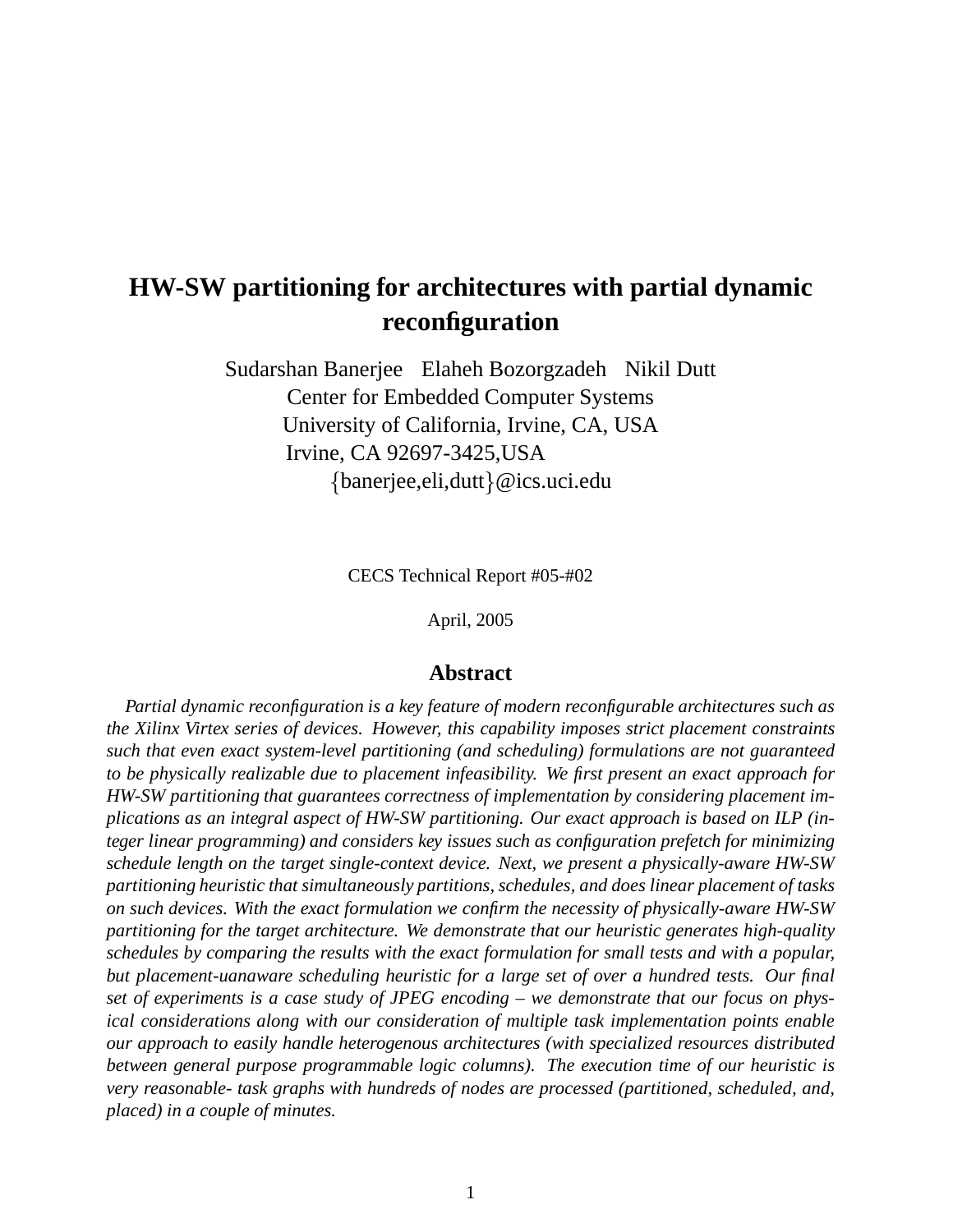## **Contents**

| 1              |                            | <b>Introduction</b>                                                                                          | $\overline{\mathbf{4}}$ |  |
|----------------|----------------------------|--------------------------------------------------------------------------------------------------------------|-------------------------|--|
| $\overline{2}$ |                            | <b>Related work</b>                                                                                          | 5                       |  |
| 3              | <b>Problem description</b> |                                                                                                              |                         |  |
| 4              |                            | Key issues in scheduling on target architecture                                                              | 8                       |  |
|                | 4.1                        |                                                                                                              | 8                       |  |
|                | 4.2                        |                                                                                                              | 10                      |  |
|                | 4.3                        |                                                                                                              | 11                      |  |
| 5              |                            | Approach                                                                                                     | 11                      |  |
|                | 5.1                        |                                                                                                              | 11                      |  |
|                | 5.2                        | ILP formulation $\ldots \ldots \ldots \ldots \ldots \ldots \ldots \ldots \ldots \ldots \ldots \ldots \ldots$ | 11                      |  |
|                |                            | 5.2.1                                                                                                        | 12                      |  |
|                |                            | 5.2.2                                                                                                        | 12                      |  |
|                |                            | 5.2.3<br>Extending the ILP for multiple, heterogenous implementations                                        | 15                      |  |
|                | 5.3                        |                                                                                                              | 16                      |  |
|                |                            | 5.3.1                                                                                                        | 16                      |  |
|                |                            | 5.3.2                                                                                                        | 18                      |  |
|                |                            | 5.3.3                                                                                                        | 20                      |  |
|                |                            | 5.3.4<br>Worst-case complexity $\dots \dots \dots \dots \dots \dots \dots \dots \dots \dots \dots$           | 20                      |  |
| 6              |                            | <b>Experiments</b>                                                                                           | 21                      |  |
|                | 6.1                        |                                                                                                              | 21                      |  |
|                | 6.2                        |                                                                                                              | 22                      |  |
|                | 6.3                        | Experiments on heuristic quality $\ldots \ldots \ldots \ldots \ldots \ldots \ldots \ldots \ldots \ldots$     | 22                      |  |
|                |                            | 6.3.1                                                                                                        | 24                      |  |
|                |                            | 6.3.2                                                                                                        | 25                      |  |
|                | 6.4                        |                                                                                                              | 25                      |  |
| 7              |                            | <b>Conclusion</b>                                                                                            | 27                      |  |
| 8              |                            | <b>Acknowledgements</b>                                                                                      | 28                      |  |

# **List of Figures**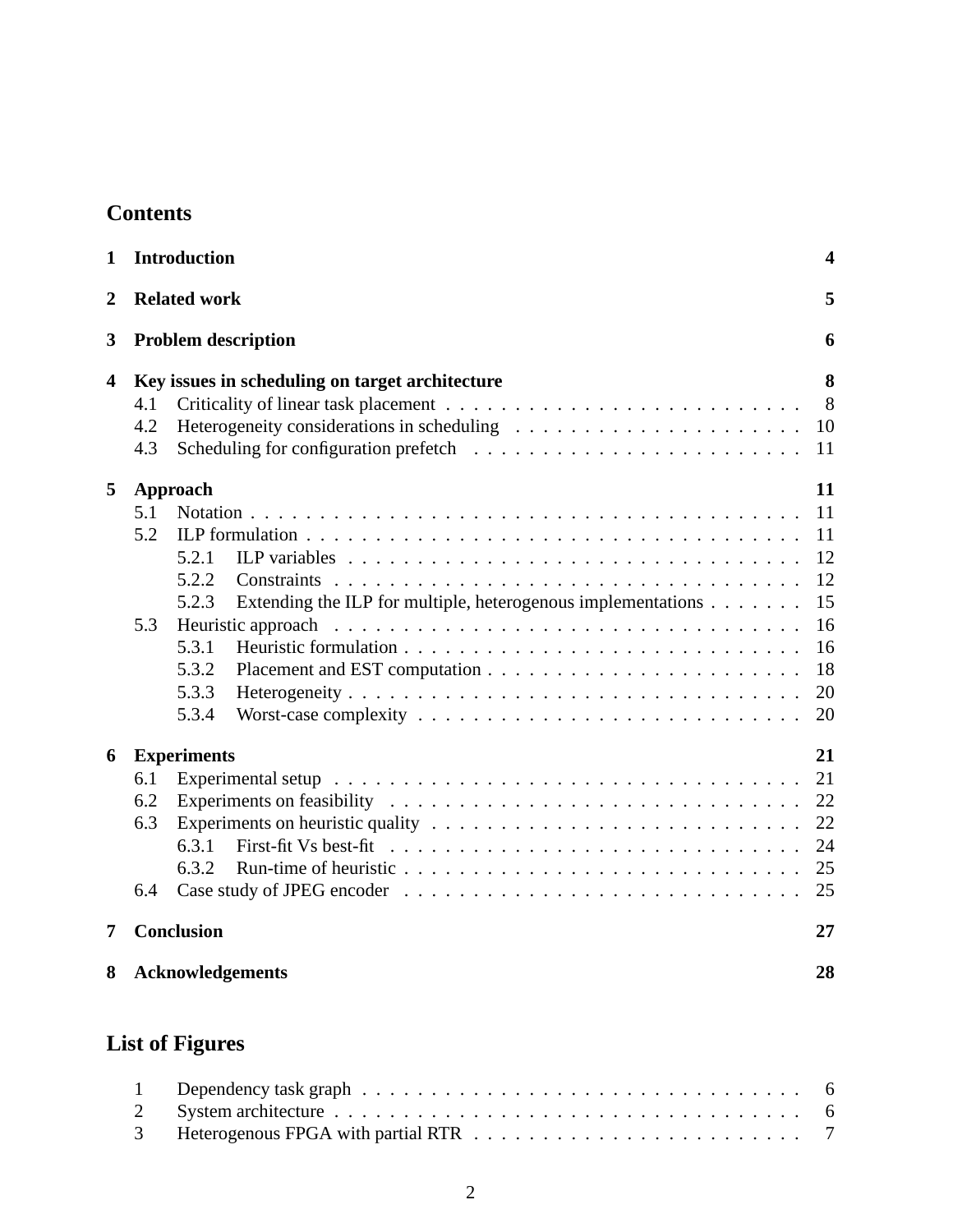| $\overline{4}$  |                                                                                              |  |
|-----------------|----------------------------------------------------------------------------------------------|--|
| $\overline{5}$  |                                                                                              |  |
| 6               | Moves in HW-SW partitioning with multiple implementation points $\dots \dots \dots \dots$ 17 |  |
| $7\overline{ }$ |                                                                                              |  |
| 8               |                                                                                              |  |
| 9               |                                                                                              |  |
| 10              |                                                                                              |  |
| 11              |                                                                                              |  |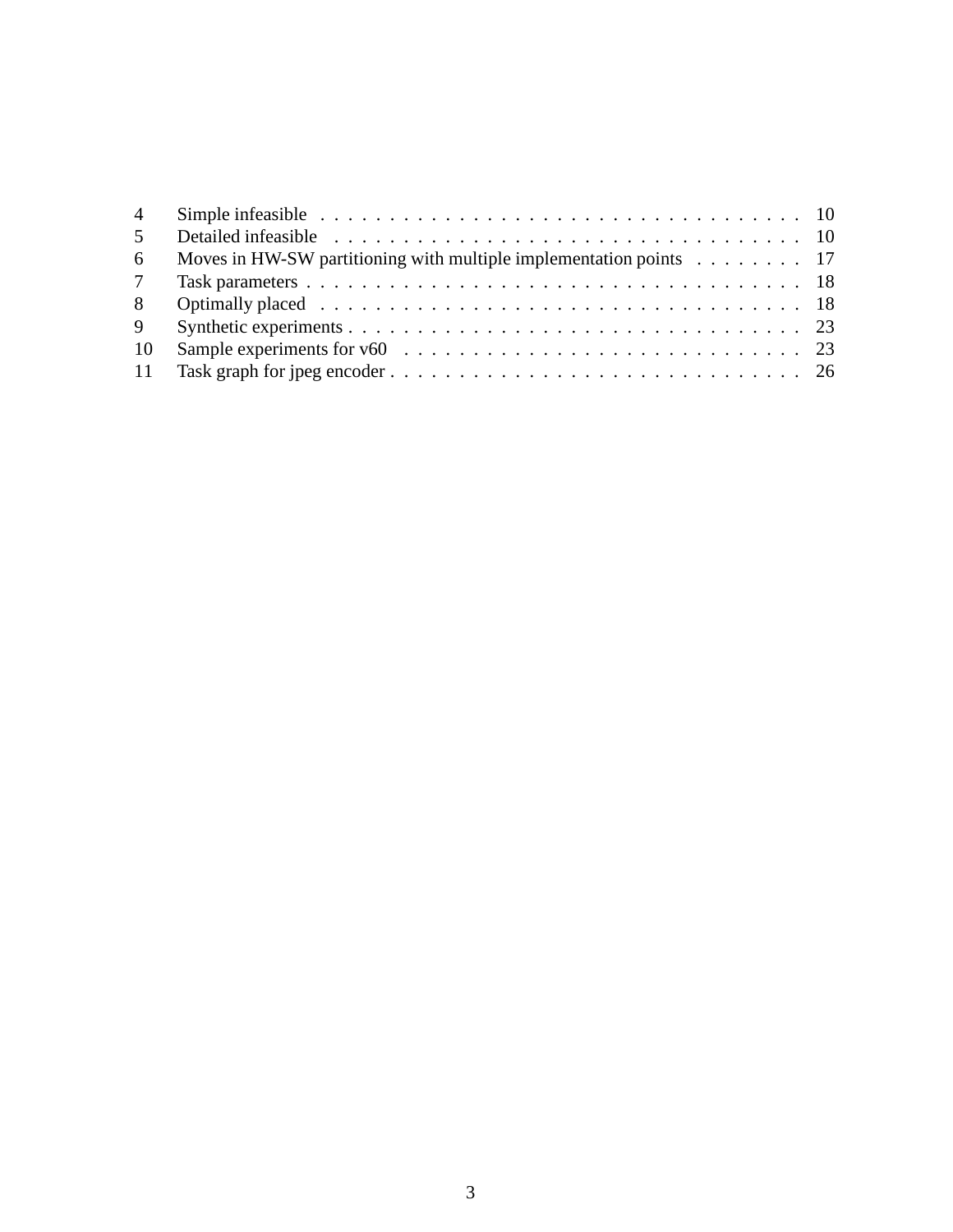## **1 Introduction**

Dynamic reconfiguration, often referred to as RTR (run-time reconfiguration) provides the ability to change hardware configuration during application execution. This enables a larger percentage of the application to be accelerated in hardware, hence reducing overall application execution time [16]. Modern-day SRAM-based FPGAs are examples of such hardware devices. Additionally, some FPGAs such as the Virtex devices from Xilinx [25] allow modification of only a part of the configuration (partial RTR). This is a very powerful feature specially for single-context FPGAs, by enabling the possibility of overlapping computation with reconfiguration to reduce the significant reconfiguration time overhead. Multicontext devices such as Morphosys [8] incur a lower overhead by paying a very significant area penalty to simultaneously store multiple contexts. Our work focuses on single-context devices where the dynamic reconfiguration overhead is very significant.

In this work, we consider the problem of task level HW-SW partitioning for a resource-constrained system, where the HW unit has partial RTR capability. Given an application represented as a task DAG (directed acyclic graph), our goal is to maximize application performance (minimize schedule length) when there exists a a hard resource constraint on the amount of available configurable logic.

In a traditional codesign flow, HW-SW partitioning optimizes the design latency and is followed by the physical design stage that places the tasks scheduled to HW on the underlying device. However, for tasks mapped onto our target architecture, partial RTR capability imposes strict linear placement constraints. Under such constraints, an optimal schedule generated by a HW-SW partitioning approach that does not consider the exact physical location of the task while scheduling [10], may be physically unrealizable because of **placement infeasibility**.

Another key aspect of modern reconfigurable architectures like the Virtex-II is **heterogeneity**. Such architectures contain dedicated resource columns of multipliers, block memories, etc., distributed between general purpose programmable logic columns. Such dedicated resources often lead to more efficient implementations that operate at a higher frequency. It is important to consider the area-execution time trade-offs arising from heterogeneity during HW-SW partitioningfor our problem, the placement restrictions due to heterogeneity pose an additional challenge.

**Feasibility issue, Exact approach**: With the above two factors in mind, we first demonstrate that existing partitioning (and scheduling) approaches that do not consider physical task layout can result in unrealizable (infeasible) designs. This motivates us to present an exact approach to study the solution space. Our exact approach is an ILP (integer linear programming) formulation that incorporates physical layout into the HW-SW partitioning (and scheduling) problem. Our approach additionally integrates the key feature of configuration prefetch [13] – given the significant reconfiguration overhead of our target architecture, this feature is critical for minimizing schedule length.

**Heuristic approach**: While the ILP formulation is a key first step in exploring the problem space, the significant run-time makes it impractical for all but the simplest problems. So, we next present a KLFM-based heuristic (Kernighan-Lin/Fiduccia-Matheyes) that considers detailed linear placement as an integral part of scheduling. Our heuristic additionally considers the existence of *multiple task implementation points*, potentially arising from compiler optimizations. We compare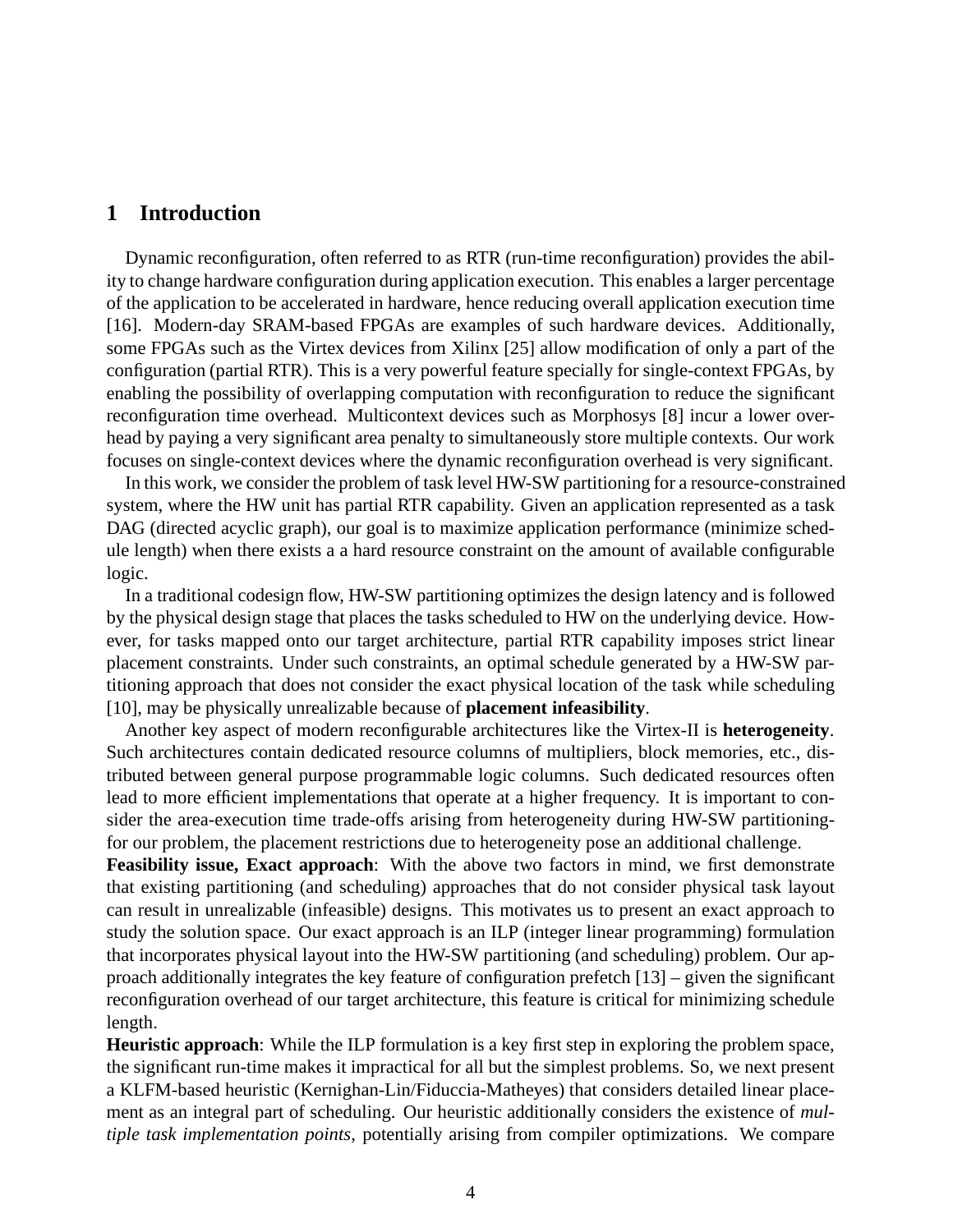our approach with the exact approach as well an approach that is insensitive to placement implications during scheduling – the experimental data over a large set of benchmarks (more than a hundred data points) confirms the necessity of considering placement implications as an integral part of scheduling on our target architecture. The run-time of our heuristic is very reasonable – task graphs with hundreds of nodes are *partitioned, scheduled, placed* in a couple of minutes. **Heterogeneity**: A key benefit of considering placement and multiple task implementations is the ability to extend our approach to consider heterogeneity with relatively minor modifications. In a detailed case study of mapping a jpeg encoder task graph under resource constraints, we explore the benefits and issues with dynamic task implementations using heterogenous resources on such architectures.

## **2 Related work**

HW-SW partitioning is an extensively studied problem with a plethora of approaches. This includes ILP (Integer Linear Programming)-based exact approaches [17], GA (genetic algorithm) based approaches [5], and, multiple KLFM-based approaches (Kernighan-Lin/Fiduccia-Matheyes [22], [21]) such as [11], [15]. Of course, most of the existing work does not consider the special challenges posed by dynamic reconfiguration– the traditional HW-SW partitioning formulations implicitly assume that HW is *static*, i.e., the HW functionality can not be modified during application execution. Partial RTR imposes additional placement constraints that need to be explicitly incorporated into the problem formulation.

Recently there has been work on simultaneous scheduling and placement for partially reconfigurable devices [2], [7]. However, they do not consider key issues in run-time reconfiguration such as prefetch to overcome latency, the resource contention due to single reconfiguration controller, etc. In such work, the task reconfiguration is bundled along with task execution and treated as a single process – while such simplifications makes the problem closer to rectangle packing [18], the proposed strategies are not applicable to *single-context* architectures with resource contention for reconfiguration, and, significant reconfiguration overheads.

There have been different proposals such as configuration compression, configuration caching [4], etc., to reduce the effect of large reconfiguration delays on such architectures. One of the popular approaches is configuration reuse, where the work often considers all tasks to be of equal area and focuses on exploiting similarity between a given set of scheduled tasks [3]. In our work, we currently do not exploit such resource-sharing across tasks. We focus on integrating key architectural constraints and placement considerations into the scheduling formulation for the more realistic scenario of varying task sizes.

Our work is most closely related to [9] and [10]. Mei et al. [9] present a genetic algorithm for partial RTR that considers columnar task placement. However, their approach does not consider prefetch or the single reconfiguration controller bottleneck. Jeong et al. [10] present an exact algorithm (ILP) and a KLFM-based approach. Their ILP considers prefetch and the single reconfiguration controller bottleneck– however, while scheduling, they do not consider the critical issue of physical task placement. We will demonstrate that an optimal formulation that does not simultaneously consider placement while scheduling can generate schedules which can not be placed and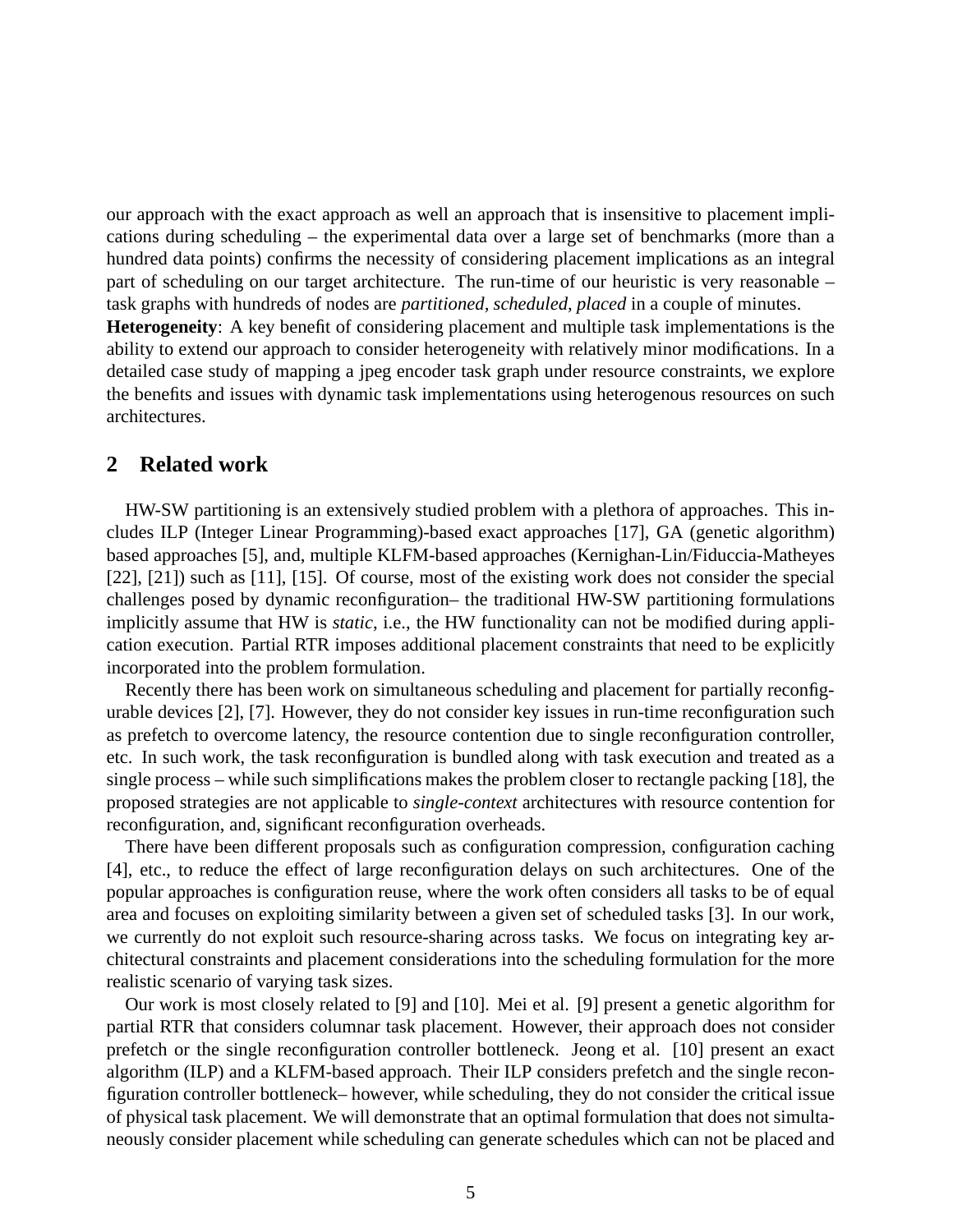

**Figure 1. Dependency task graph**

**Figure 2. System architecture**

hence are not physically realizable.

Last but not the least, a distinctive feature of our work compared to existing work is our consideration of heterogeneity in resources, a key feature of modern reconfigurable architectures.

## **3 Problem description**

We consider the problem of HW-SW partitioning of an application specified as a task dependency graph extracted from a functional specification in a high-level language like C, VHDL, etc. In a task dependency graph (Figure 1), each vertex represents a task. Each edge represents data that needs to be communicated from a parent task to a child task. Each task in the task graph can start execution only when all its immediate parents have completed, *and*, it has received all its input data from its parents.

## **Target system architecture**

Our target system architecture as shown in Figure 2 consists of a SW processor and a dynamically reconfigurable FPGA with partial reconfiguration capability. The processor and the FPGA communicate by a system bus. We assume concurrent execution of the processor and the FPGA. We assume that the dynamically reconfigurable tasks on the FPGA communicate via a shared memory mechanism– this shared memory can be physically mapped to local on-chip memory and/or off-chip memory depending upon memory requirements of the application. Under this abstraction, communication time between two tasks mapped to the FPGA is independent of their physical placement. Thus, when adjacent tasks in the task graph are mapped to the same processing unit (processor or FPGA), the communication overhead is considered insignificant, while tasks mapped to different units incur a HW-SW communication delay.

#### **Dynamically reconfigurable FPGA**

Our target dynamically reconfigurable HW unit as shown in Figure 3 consists of a set of configurable logic blocks (CLB) arranged in a two-dimensional matrix. Additionally, a limited number of specialized resource columns are distributed between CLB columns. The basic unit of configuration for such a device is a frame spanning the height of the device. A column of resources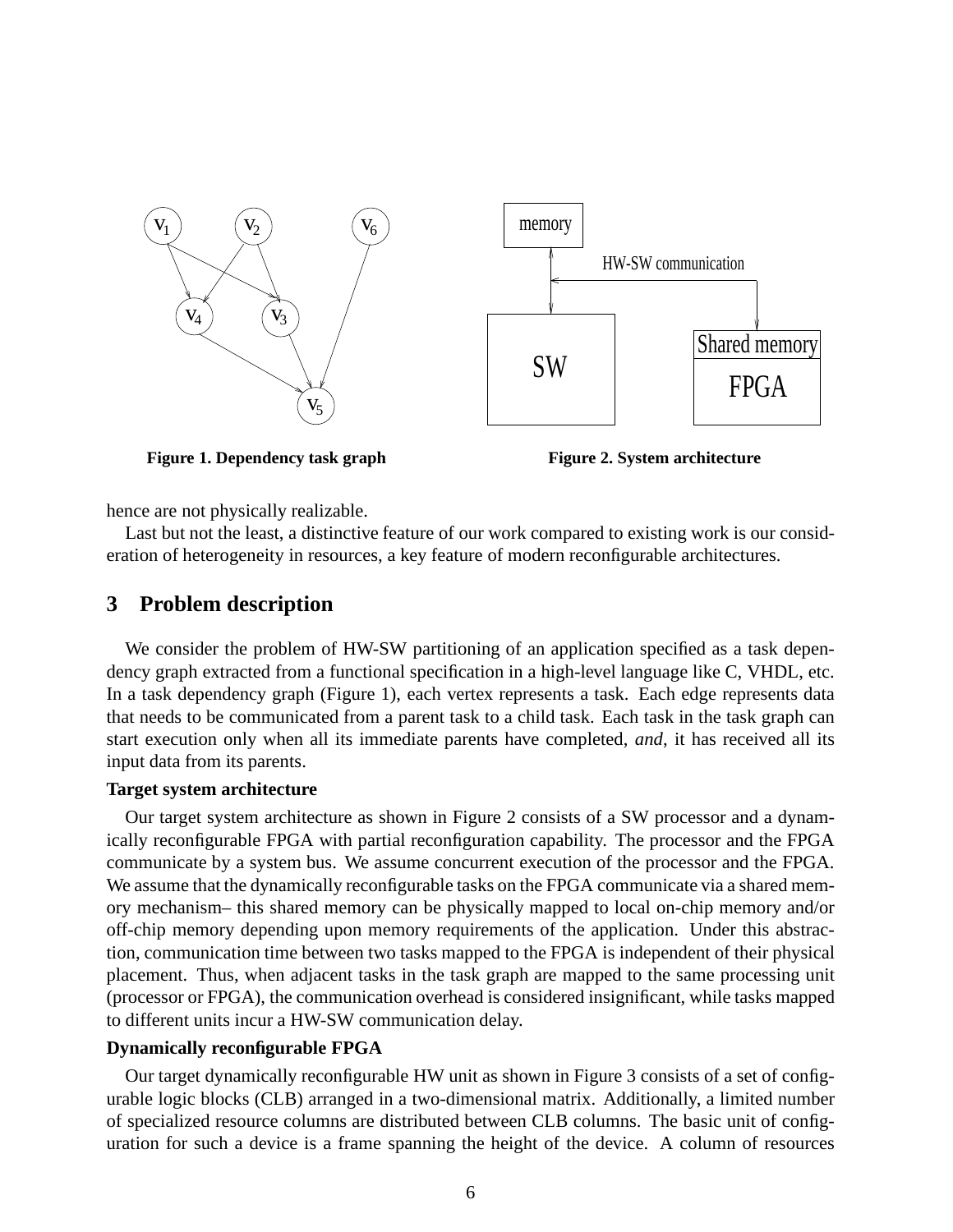

**Figure 3. Heterogenous FPGA with partial RTR**

consists of multiple frames. A task occupies a contiguous set of columns. Such a device is configured through a bit-serial configuration port like JTAG or a byte-parallel port. However, *only one* reconfiguration can be active at any time instant. The reconfiguration time of a task is directly proportional to the number of columns (frames) occupied by the task implementation.

An example of such a dynamically reconfigurable HW unit is the Xilinx Virtex architecture. In this architecture, there are dedicated columns of embedded multipliers (MULTX18), and block memories (BRAM) always placed adjacent to each other. In the rest of this report, we consider the (MULTX18,BRAM) column pair as a single resource column for the purpose of generating sample numerical data on a representative architecture. Some of the Virtex devices (such as the Virtex-II Pro), have *hard* SW processors such as the PowerPC. However, all the Virtex devices are capable of instantiating the *soft* MicroBlaze processor.

#### **Problem parameters**

On the target system architecture, a task can have multiple implementations: as a simple example, compiler optimizations like loop unrolling often result in a faster implementation with more HW area. Another example is the possibility of a area-efficient implementations using dedicated resources like embedded memory. Thus, each implementation point of a task can be summarized by the following set of parameters:

- execution time
- area occupied in columns (for HW implementation points only)
- reconfiguration delay (for HW implementation points only)

and, the device-related constraints can be summarized as: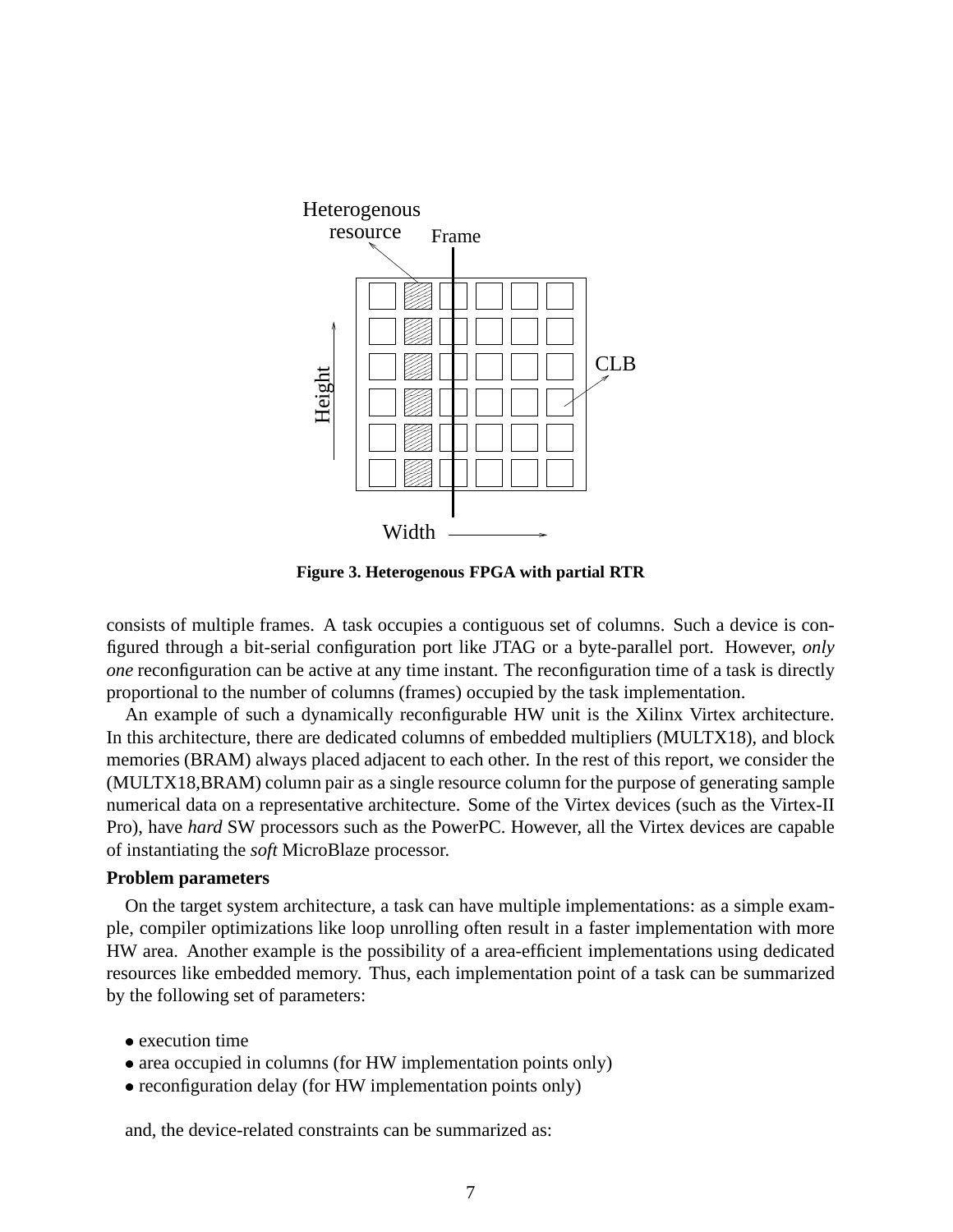- columnar implementations of dynamic tasks
- single reconfiguration process
- location of specialized resource columns (for heterogenous devices only)

#### **HW-SW partitioning objective**

Our objective for HW-SW partitioning is to minimize the execution time of the application while respecting the architectural and resource constraints imposed by the system architecture. Thus, our desired solution is a task schedule where each task is bound to the HW unit or the SW processor, along with a suitable implementation point for each task.

Before presenting our proposed approach to solve this problem, in the next section we take a detailed look at key issues such as implementation feasibility that are addressed by our proposed approach.

## **4 Key issues in scheduling on target architecture**

In this section, we present a detailed discussion on the key issues we have addressed in our formulation. First, we consider the criticality of considering physical constraints in a HW-SW partitioning formulation for a system with partial RTR.

#### **4.1 Criticality of linear task placement**

In the target architecture, each *dynamic* task is implemented on a set of adjacent columns on the FPGA. Inter-task communication is realized through a shared memory accessible from each task with the same latency and cost. Since this latency is identical for all the HW tasks and negligible compared to runtime reconfiguration overhead and HW-SW communication delay, inter-task communication delay for tasks mapped to the FPGA is not considered during HW-SW partitioning. This simplifies the placement of the tasks on the device to simple linear placement. Of course, since physical connectivity between tasks is not relevant under a shared memory abstraction, this linear placement problem is simpler compared to the linear placement problem in physical design where the objective is to minimize the total connectivity between the modules [24].

The linear task placement problem is formulated as:

- Given a scheduled task graph under resource constraint, and
- the size of the implementation for each task (in terms of the number of columns on a FPGA),
- find a *feasible* placement on reconfigurable hardware.

We look at this problem for two different cases. In the first case, we assume that each task occupies an identical number of columns. This assumption has been considered in previous work in dynamic reconfiguration such as [3]. In this case, feasible placement is guaranteed after tasks are scheduled on the FPGA under a total resource constraints.

**Lemma 1** *For a given scheduled task graph with inter-task communication via shared memory and equal size tasks, a feasible and optimal placement is guaranteed and can be generated in polynomial time.*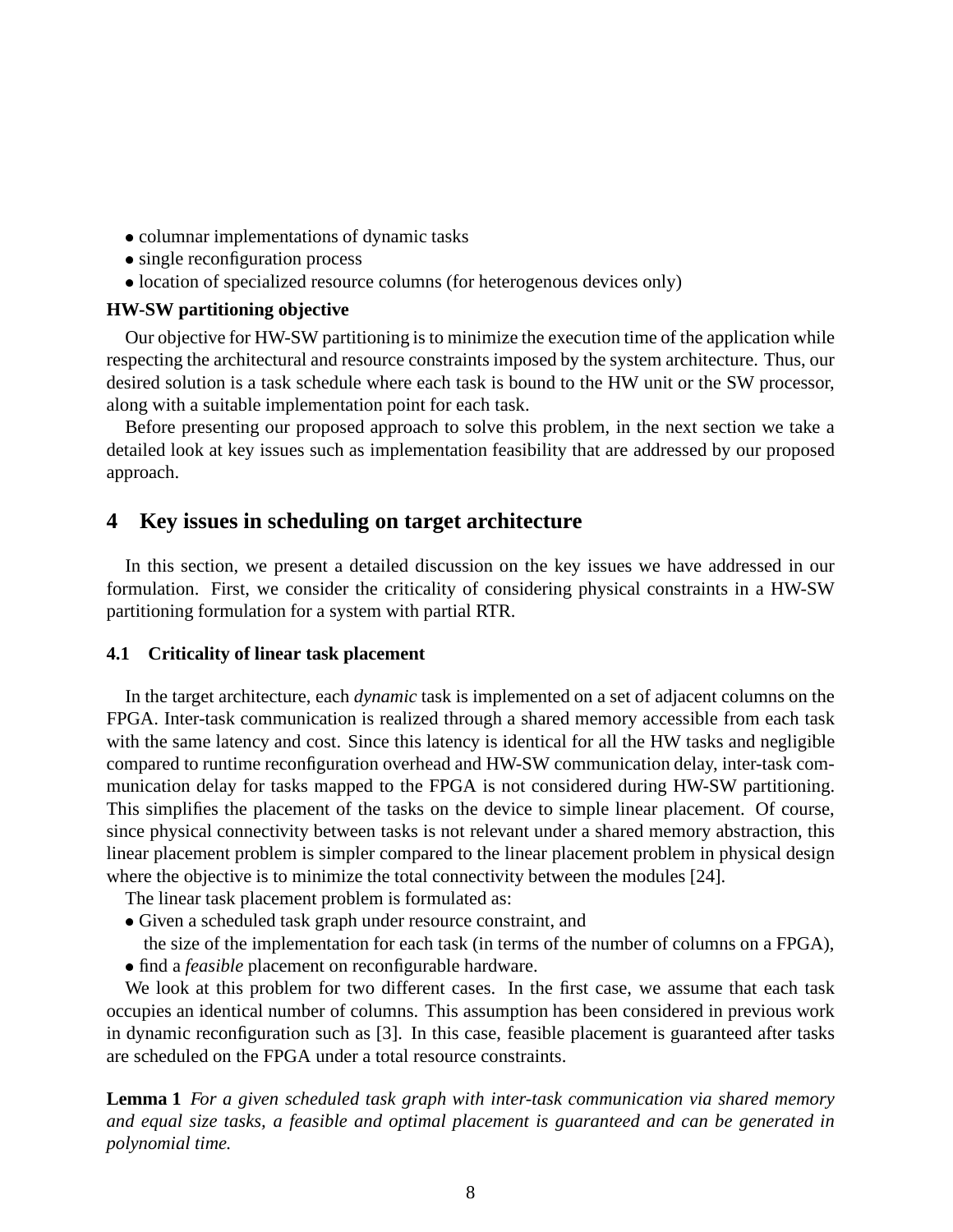**Proof**:The problem is same as track assignment on a set of intervals and graph coloring on interval graphs (which are perfect graphs) [6]. Each scheduled task represents an interval and each set of columns (equal to the size of tasks) represents a track. Since the graph is scheduled under total number of columns, the number of resources available at each time is equal to the density of the tasks. Hence by applying efficient algorithms for graph coloring on interval graphs (e.g. left-edge algorithm), a feasible placement can be found.  $\square$ 

Thus, task placement is trivial for tasks with identical size and can follow HW-SW partitioning. So, there is no need to integrate placement with HW-SW partitioning.

In the other case, we assume that tasks can occupy different number of columns during implementation. After the tasks are scheduled, the feasibility of placement is not guaranteed even if it is checked with an exact algorithm. Similar to the first case, the placement problem is a track assignment problem for a set of intervals under the constraint that each interval gets assigned to a certain number of adjacent tracks. We can extend the aforementioned algorithm for track assignment based on a dynamic programming approach. While sweeping the time steps, we add the current interval to all existing feasible arrangements of already visited intervals. Due to adjacency constraint, some of those are not acceptable and the feasible assignments are pruned further. We continue until the end of the tracks. All the feasible combinations are examples of feasible placement. If no feasible combination is found, it implies that the current scheduled tasks do not have a feasible placement. The algorithm is linear in terms of the number of intervals but has a factorial growth on number of tracks. The complexity of this problem is still an open problem. However, the exact solution can be obtained by the proposed extension to track assignment or using ILP solvers to check the feasibility of the placement. In this paper, our focus is on feasibility of placement after scheduling. We thus apply an exact solver to check the feasibility of the placement in order to show that the infeasibility in the placement comes from applying distinct consecutive stages of partitioning and placement rather than using suboptimal placement algorithms.

Thus, for tasks that occupy a different number of columns in the implementation, **linear placement feasibility is not guaranteed even with an exact algorithm on a scheduled graph**.

In Figure 4 we demonstrate an instance of such infeasibility using an exact approach for partitioning and scheduling followed by linear placement for such multi-column tasks. This is a twodimensional view of the task schedule where the Y-axis (length) corresponds to time, the X-axis (width) corresponds to number of columns. The FPGA has 4 columns and 3 tasks mapped onto it. Tasks  $T_1$ ,  $T_2$ ,  $T_3$  occupy columns  $C_1$ ,  $(C_2, C_3)$ , and  $C_4$  respectively. At time  $t_2$ , a model that does not consider placement information would indicate that 2 units of area were available. So a new task, say *T*4, that requires 2 columns, could be scheduled at time *t*2. However, this would be incorrect as 2 adjacent columns are not available at *t*2.

In Figure 4, of course there is the opportunity for better placement by initially placing task  $T_2$ into columns  $(C_3, C_4)$ – then, at time  $t_2$ , 2 adjacent columns  $(C_1, C_2)$  would be available to place a 2 column task. However, the more detailed example in Figure 5 demonstrates that there are schedules that can not be placed by an optimal placement tool. At time step 9, task  $T_{10}$  needs 4 columns for execution- even though there are 6 columns available in the FPGA, 4 contiguous columns are not available. Note that changing the task placement at prior time-steps (for example swapping physical location of task  $T_3$  with task  $T_4$ ) would only lead to placement failure at a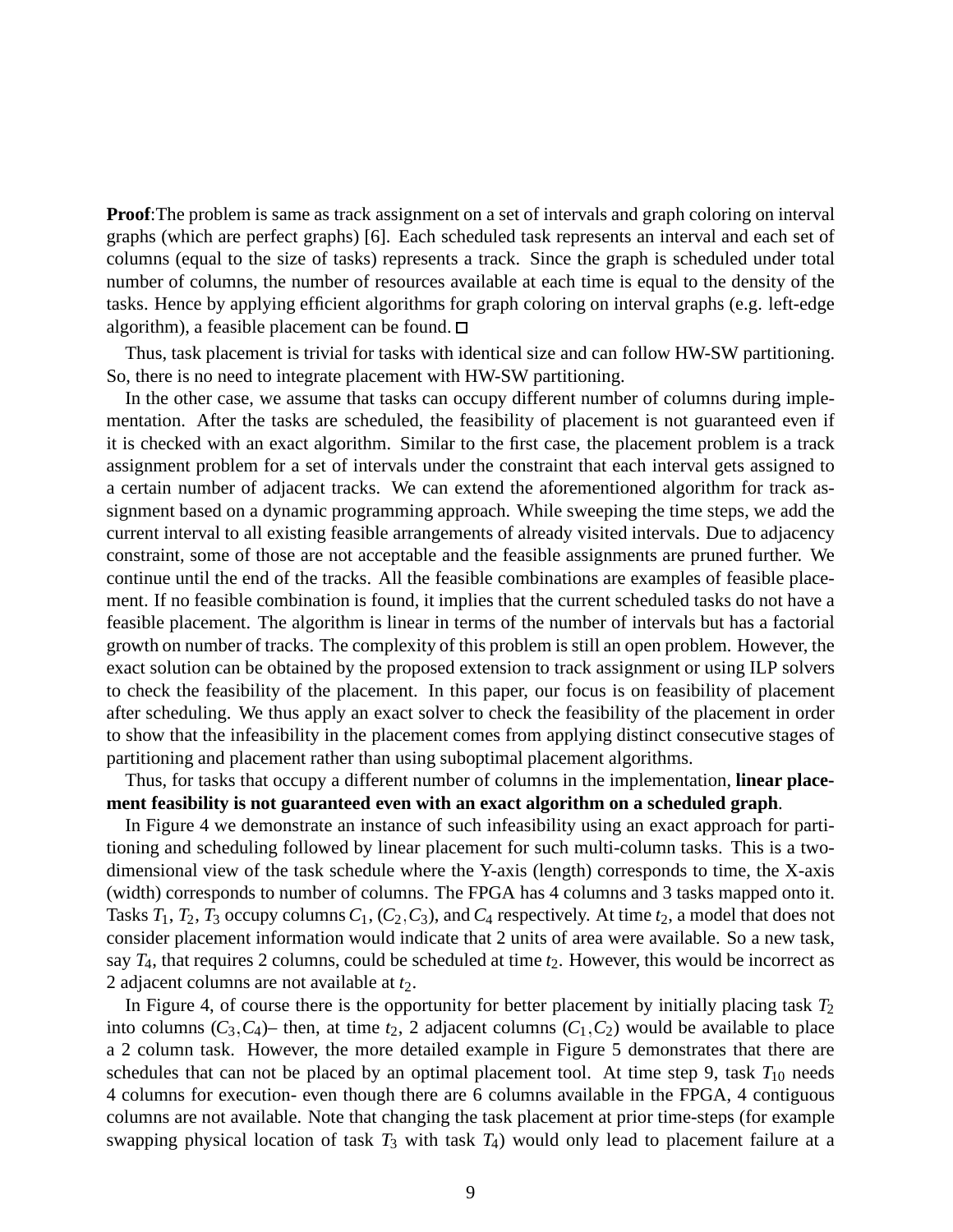

**Figure 4. Simple infeasible**

**Figure 5. Detailed infeasible**

previous time-step. To achieve a feasible placement, the task schedule itself needs to change. Therefore, it is critical to integrate linear placement of the tasks into the scheduling formulation in order to generate feasible solutions.

#### **4.2 Heterogeneity considerations in scheduling**

Modern FPGAs (such as the Xilinx Virtex-II) have heterogenous architectures containing columns of dedicated resources like embedded multipliers, embedded memory blocks. Usage of such specialized resources usually leads to more area-efficient and faster implementations. As an example, we consider post-routing timing data obtained from synthesizing a 2-dimensional DCT (discrete cosine transform) under columnar placement and routing constraints on the Virtex-II chip XC2V2000. While the heterogenous implementation with 3 CLB columns and 1 resource column has an operating frequency of 88 MHz, the homogenous implementation with 4 CLB columns is able to operate at only 64 MHz (we consider the adjacent column pair of BRAM (embedded memory) and MULTX18 (embedded multiplier) as a single resource column for generating numerical data).

However, these heterogenous resources are typically limited in number and present in specific locations. For instance, XC2V2000 has 48 CLB columns, but only 4 heterogenous resource columns. Since these resource columns are available only at fixed locations, they impose stricter placement constraints. Depending on where a task is placed, the HW execution time and area may vary significantly. This provides further motivation for considering linear placement as an integral aspect of HW-SW partitioning on reconfigurable architectures.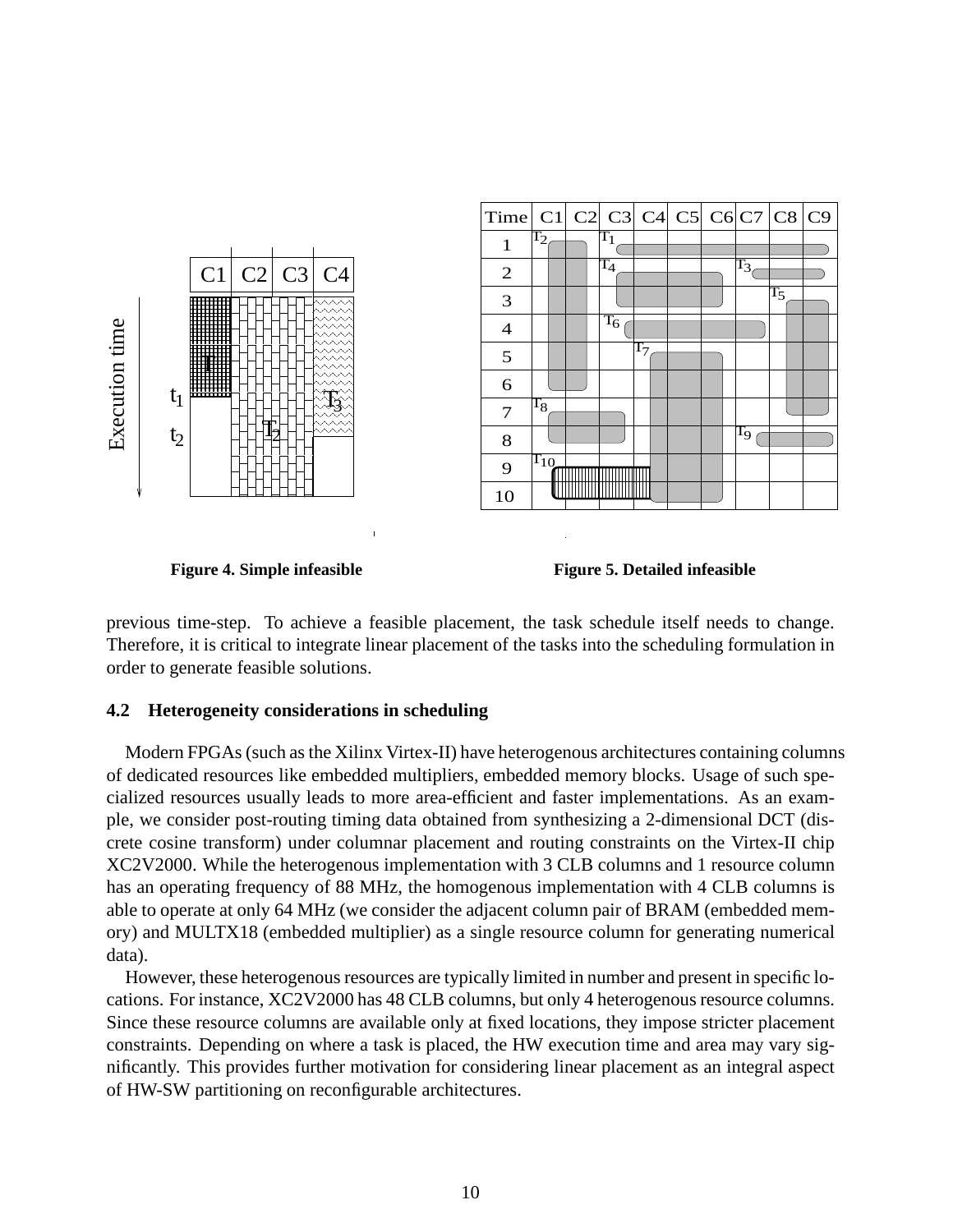#### **4.3 Scheduling for configuration prefetch**

Configuration pre-fetch [13] is a powerful technique that attempts to overcome the significant reconfiguration penalty in single-context dynamically reconfigurable architectures by separating a task into reconfiguration and execution components. While the execution component is scheduled after data dependencies from parent tasks in the task graph are satisfied, the reconfiguration component is not constrained by such dependencies. This poses a significant challenge to any scheduling formulation that incorporates prefetch.

## **5 Approach**

First, we modify the problem description to address the previous issues: We have a task graph with *n* tasks, where each task has multiple possible implementations. Each HW implementation of a task occupies a certain number of columns. We have one available SW processor, and a HW resource constraint of *m* HW columns for application mapping. Our objective is to find an optimal schedule where each task is bound to HW or SW, the task implementation is fixed, and, for HW tasks, the physical task location is determined. In the rest of this section, we present an exact (ILP) formulation that solves this problem and follow up with a KLFM-based heuristic.

## **5.1 Notation**

The problem input is a directed acyclic task dependency graph  $G = (V, E)$ . *V* is the set of graph vertices and *E* the set of edges. Each edge  $e_{ij}$  has 1 weight  $ct_{ij}$ .  $ct_{ij}$  represents the HW-SW communication time, i.e, if  $v_i$  is mapped to SW and its child  $v_j$  is mapped to HW (or vice-versa),  $ct_{ij}$ represents the time taken to transfer data between the SW and the HW unit. Each task *T<sup>i</sup>* corresponding to vertex  $v_i$  has 4 weights  $(t_i^s, t_i^h, c_i, t_i^{r})$  $f_i^{r}$ ).  $t_i^s$  is the execution time of the task corresponding to  $v_i$  on the SW unit (processor).  $t_i^h$ ,  $c_i$ ,  $t_i^{rf}$  $i'$  are the execution time, area requirement in columns, and the reconfiguration overhead respectively, for task  $T_i$  on the FPGA.

Our problem objective is to obtain an optimal mapping with minimal latency when the FPGA has at most *Cf pga* columns available for application execution.

#### **5.2 ILP formulation**

In this section, we present an ILP (integer linear program) that provides an exact solution to our problem. For ease of understanding, we restrict the ILP formulation to homogenous devices with single HW task implementation points only. As mentioned earlier, our work differs from existing ILPs in HW-SW partitioning such as [17] in that we consider *linear* task placement as a key aspect – thus, our underlying model is essentially a two-dimensional grid where task placement is modelled along one axis while time is represented on the other axis. While this model is similar to existing ILP formulations for packing problems [20], issues such as configuration prefetch and the reconfiguration controller are unique to our problem and have not been considered in previous work on packing.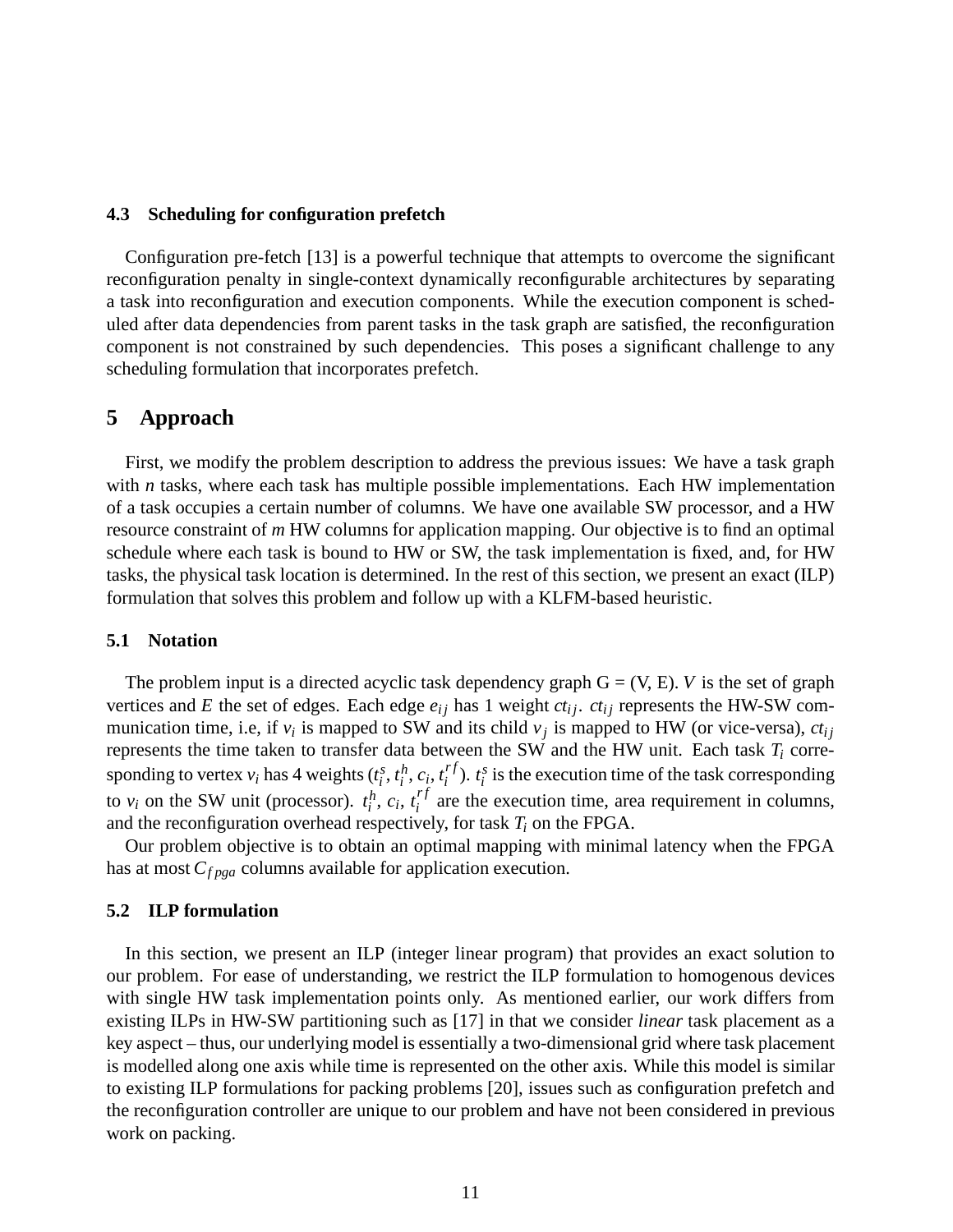#### **5.2.1 ILP variables**

We introduce the following set of 0-1 (decision) variables.

 $x_{i,j,k} = 1$ , if task  $T_i$  starts execution on FPGA at time-step *j*,

and *k* is leftmost column occupied by *T<sup>i</sup>* .

 $= 0$ , otherwise

 $y_{i,j} = 1$ , if task  $T_i$  starts execution on processor in time-step *j* 

 $= 0$ , otherwise

 $r_{i,j,k} = 1$ , if reconfiguration for task  $T_i$  starts at time-step *j*,

and *k* is leftmost column occupied by *T<sup>i</sup>* .

 $= 0$ , otherwise

- $in_{i_1, i_2} = 1$ , if tasks  $T_{i_1}$  and  $T_{i_2}$  are mapped to different computing units and thus incur a  $HW-SW =$ communication delay.
	- $= 0$ , otherwise

Some of the constraints necessitate introduction of additional binary variables to represent logical conditions. All such variables are represented as *b*.

The ranges of the variable indices are of course determined by the problem input. i.e,

 $i \in (1 \dots$  number of tasks)

 $j \in (1$  ... upper bound on schedule length)

 $k \in (1 \dots$  number of FPGA columns)

## **5.2.2 Constraints**

#### **1. Uniqueness constraint**

Each task can start (is executed) exactly once.

$$
\forall i, \qquad \sum_j (y_{i,j} + \sum_k (x_{i,j,k})) = 1 \tag{1}
$$

#### **2. Processor resource constraint**

Processor executes at most one task at a time

$$
\forall j, \qquad \sum_{i} \sum_{m=j-t_i^s+1}^{j} (y_{i,m}) \le 1 \tag{2}
$$

#### **3. Partial dynamic reconfiguration constraints**

(a) Every task needs at most 1 reconfiguration; and, reconfiguration is not needed if task *i* executes on processor.

$$
\forall i, \qquad \sum_j (y_{i,j} + \sum_k (r_{i,j,k})) \le 1 \tag{3}
$$

(b) Resource constraints on FPGA: total number of columns being used for task executions and number of columns being reconfigured is limited by the total number of FPGA columns.

$$
\forall j, \qquad \sum_{i} \sum_{k} (\sum_{m=j-t_i^h+1}^{j} \sum_{k=c_i+1}^{k} (x_{i,m,k}) + \sum_{m=j-t_i^f+1}^{j} \sum_{n=k-c_i+1}^{k} (r_{i,m,k})) \le
$$
  
*C<sub>f</sub><sub>pga</sub>* (4)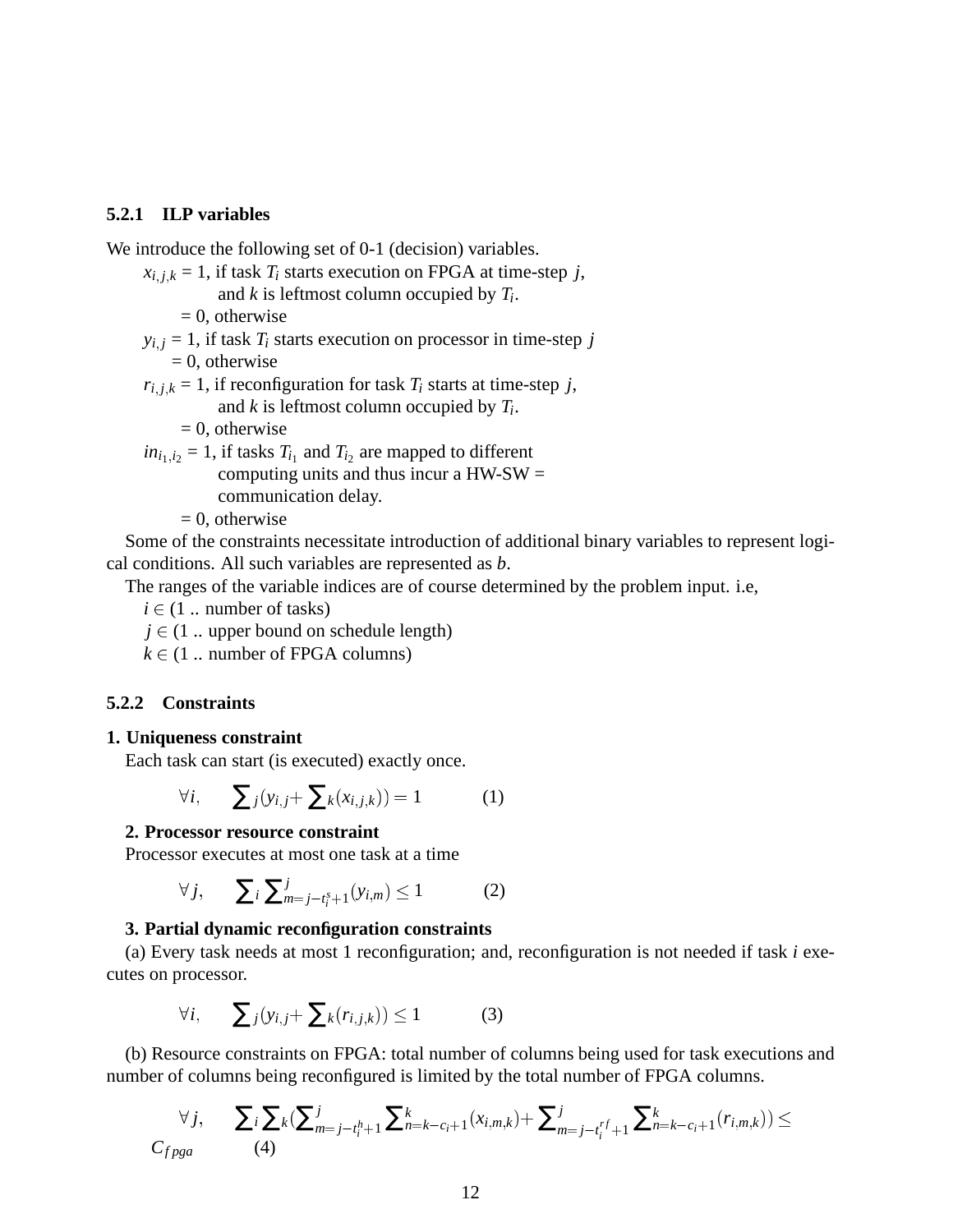(c) At every time-step *j* , at most single task is being reconfigured.

$$
\forall j, \qquad \sum_{i} \sum_{m=j-t_i^{rf}+1}^{j} \sum_{k}(r_{i,m,k})) \le 1 \tag{5}
$$

Note that in this equation we do not need to consider the number of columns required for this task.

(d) At every time-step *j*, mutual exclusion of execution and reconfiguration for every column.

$$
\forall j, \forall k, \quad \sum_{i} (\sum_{m=j-t_i^h+1}^{j} \sum_{n=k-c_i+1}^{k} (x_{i,m,n}) + \sum_{m=j-t_i^f+1}^{j} \sum_{n=k-c_i+1}^{k} (r_{i,m,n})) \le 1 \tag{6}
$$

Note that this is a critical step that enforces **contiguity**. The inner term  $\sum_{n=k-c_i+1}^{k} (r_{i,m,n}$  ensures that if a task  $T_i$  requires  $c_i$  columns for reconfiguration (execution), it can proceed only when a contiguous set of *c<sup>i</sup>* columns are available.

(e) If reconfiguration is needed for task  $T_i$ , execution of task  $T_i$  must start in same column. Additionally, execution can start only after the reconfiguration delay.

$$
\forall i, \forall k, \quad \sum_{j} (r_{i,j,k}) = 1 \Longrightarrow \sum_{j} (j * r_{i,j,k}) + t_i^{rf} \langle \sum_{j} (j * x_{i,j,k}) \rangle
$$
 (7)

We can rewrite the above constraint as the following set of constraints:

$$
f(X) = \sum_{j} (r_{i,j,k}) > 0,
$$
  
 
$$
g(X) = \sum_{j} (j * x_{i,j,k} - j * r_{i,j,k}) - t_i^{rf} \ge 0
$$
  
if  $(f(X) > 0)$  then  $g(X) \ge 0$ 

This enables us to apply the *if-then* transformation as in [23]

$$
-g(X) \leq Mb
$$
  
f(X) \leq M(1-b)  
b \in (0,1)

where M is a large number such that  $f(X) \leq M, -g(X) \leq M$  for X satisfying all other constraints. An appropriate value for *M* is  $j_{max} * j_{max}$ .

Note that in this equation and equation 3a, we do not include the reconfiguration time for the initial set of tasks placed on the device. This enables us to accurately compare results with a traditional HW-SW partitioning formulation where execution time does not include system setup time of reconfiguration for the set of tasks placed on the device.

(f) When a task execution is using a column, the previous event on this column can never be another execution. Note that this possibility arises because of the gap (idle interval) possible between reconfiguration and execution, as discussed in the previous section.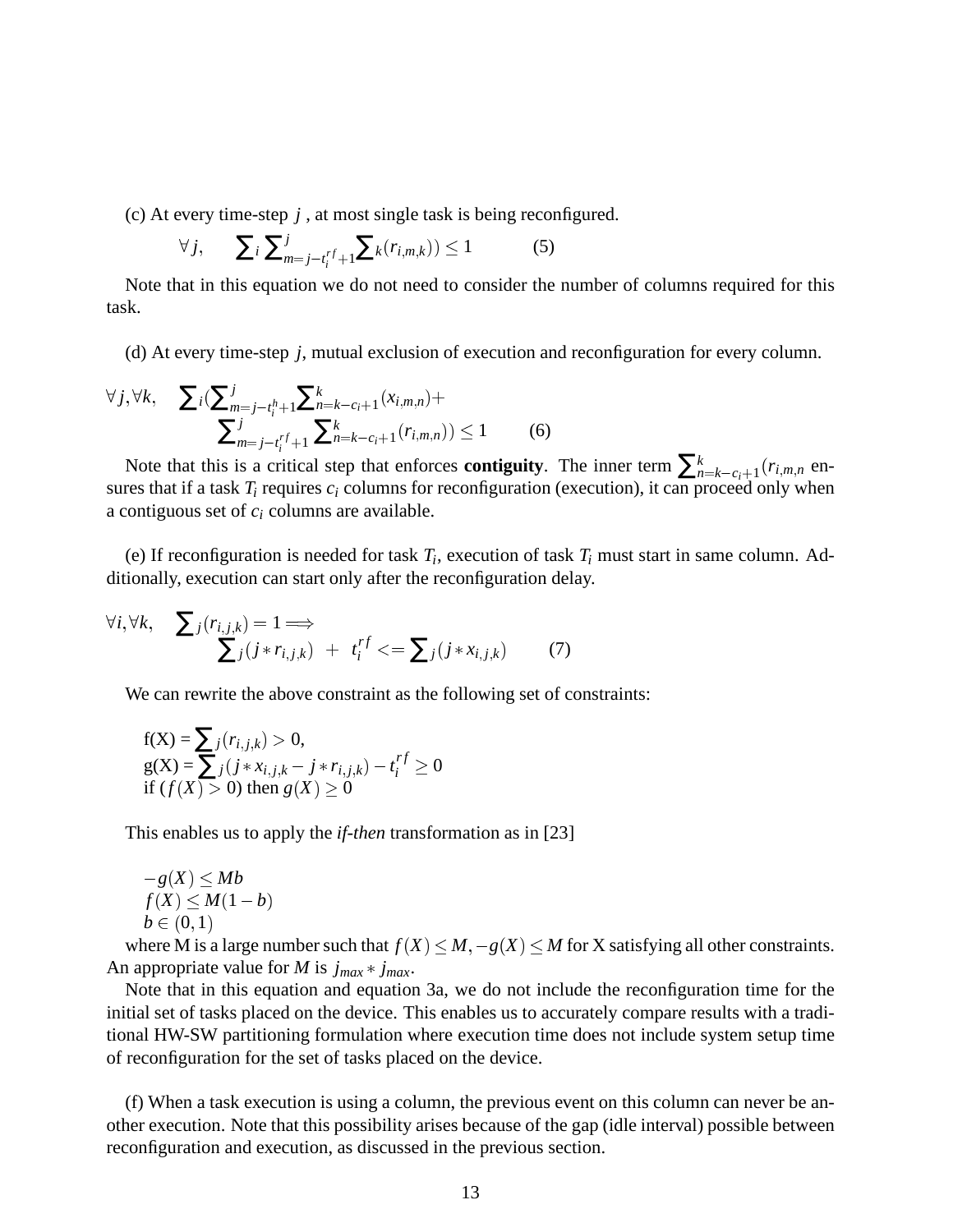We solve this problem by computing the difference between the reconfiguration start times and execution start times for all tasks that have used a column till a particular time-step. If this difference is more than the start time of the current executing task, then this column was previously used by another execution just prior to this execution, but, not reconfigured in between- this situation must never happen.

$$
\forall k, \forall j, \quad \sum_{i} \sum_{m=j-t_i^h+1}^{j} \sum_{k=k-c_i+1}^{k} (x_{i,m,n}) = 1 \Longrightarrow
$$
  

$$
\sum_{i} \sum_{n=k-c_i+1}^{k} \sum_{m=1}^{j} (m * x_{i,m,n} - m * r_{i,m,n}) \le
$$
  

$$
\sum_{i} \sum_{n=k-c_i+1}^{k} \sum_{m=j-t_i^h+1}^{j} (m * x_{i,m,n}) \qquad (8)
$$

We can rewrite the above constraint as the following set of constraints:

$$
f(X) = \sum_{i} \sum_{m=j-t_{i}^{h}+1}^{j} \sum_{n=k-c_{i}+1}^{k} (x_{i,m,n}) > 0,
$$
  
\n
$$
g(X) = \sum_{i} \sum_{m=k-c_{i}+1}^{k} (\sum_{m=j-t_{i}^{h}+1}^{j} (m * x_{i,m,n}) + \sum_{m=1}^{j} (m * r_{i,m,n} - m * x_{i,m,n}))) \ge 0
$$
  
\nif  $(f(X) > 0)$  then  $g(X) \ge 0$ 

and apply the *if-then* transformation as in the previous constraint.

(g) Simple placement constraint: a task can start execution only if there are sufficient available columns to the right.

$$
\forall i, \forall j, \forall k \in (C_{fpga} - c_i + 1..C_{fpga}),
$$
  
\n
$$
x_{i,j,k} = r_{i,j,k} = 0
$$
 (9)

#### **4. Interface (communication) constraints**

For each directed edge  $e_{i_1,i_2}$ , communication (interface) overhead is incurred if tasks  $T_{i_1}$  and  $T_{i_2}$  are mapped to different computing units, i.e, one is mapped to the processor and the other is mapped to the FPGA.

If task  $T_{i_1}$  is mapped to the processor,  $\sum_j(y_{i_1,j})=1$ . Thus, the communication overhead corresponding to the edge  $e_{i_1,i_2}$  is incurred under the following set of conditions.

Either, 
$$
(\sum_{j}(y_{i_1,j}) = 1
$$
 and  $\sum_{j}(y_{i_1,j}) = 0$  or,  $(\sum_{j}(y_{i_1,j}) = 0$  and  $\sum_{j}(y_{i_1,j}) = 1$ ). That is, if we introduce a new variable,  $P_{i_1,i_2} = \sum_{j}(y_{i_1,j}) + \sum_{j}(y_{i_2,j}) + in_{i_1,i_2}$   $P_{i_1,i_2}$  can only belong to the set  $\{0,2\}$ . Thus, the communication constraint is simply  $\forall$  edges  $(i_1, i_2)$ ,  $P_{i_1,i_2} = 2 * b$  (10)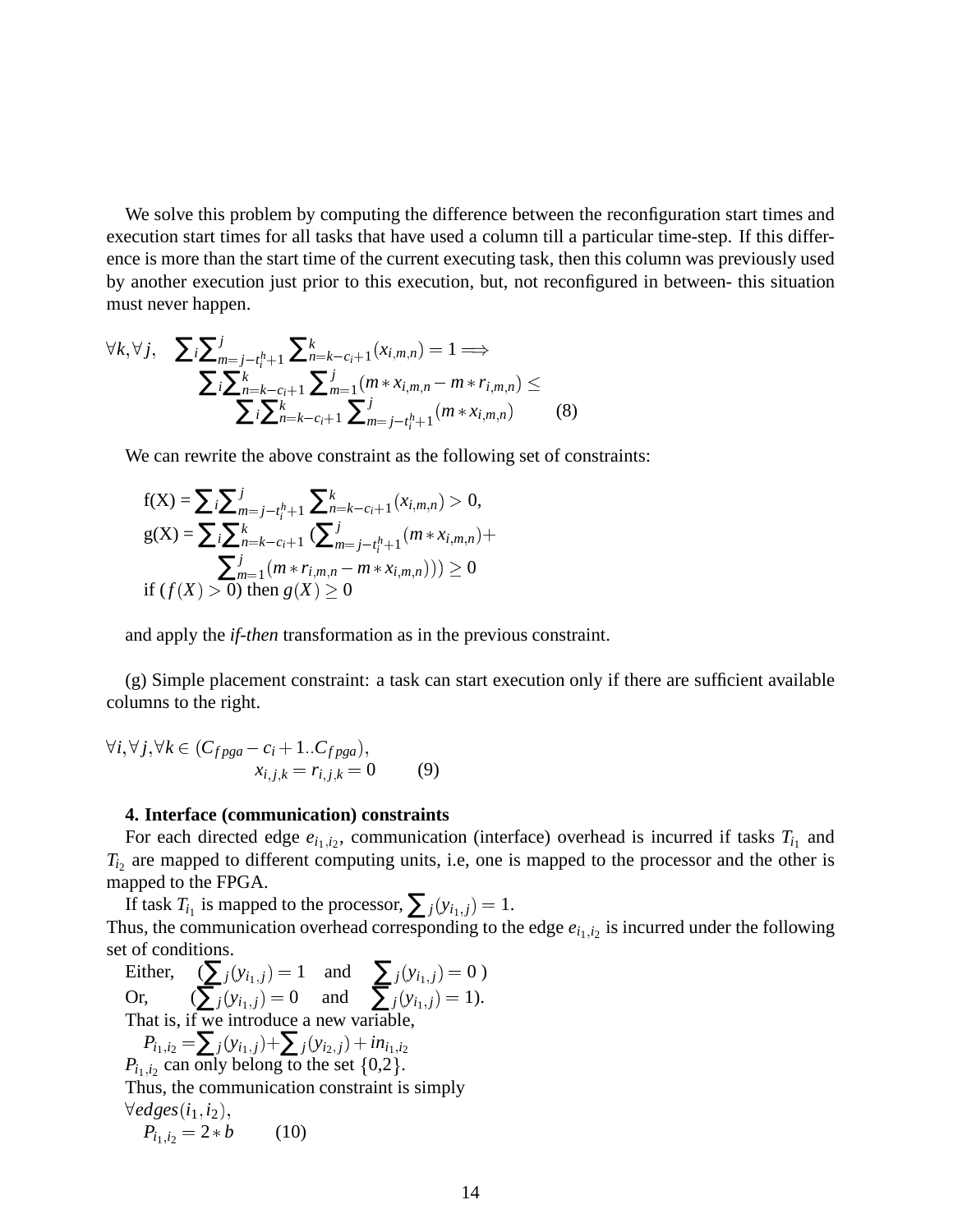where *b* is a binary 0-1 variable.

#### **5. Precedence constraints**

For each directed edge  $e_{i_1,i_2}$ , the start time for task  $T_{i_2}$  is necessarily at least the sum of the start time of task  $T_{i_1}$  and the HW-SW communication time if any.

i.e, 
$$
\forall
$$
 edges( $i_1, i_2$ ),  
\n
$$
\sum_j ((\sum_k (j * x_{i_1,j,k})) + j * y_{i_1,j}) +
$$
\n
$$
\sum_j (\sum_k (t_{i_1}^h * x_{i_1,j,k}) + t_{i_1}^s * y_{i_1,j}) + ct_{i_1,i_2} * in_{i_1,i_2} \le
$$
\n
$$
\sum_j (\sum_k (j * x_{i_2,j,k}) + j * y_{i_2,j})
$$
\n(1)

#### **6. Objective function to minimize schedule length**

This is equivalent to minimizing the start time of the sink task *Tn*.

 $\text{minimize } \sum_j (j * y_{n,j} + \sum_k (j * x_{n,j,k}))$ 

Of course, by introducing simple additional constraints that force the task  $T<sub>n</sub>$  to execute on the processor and all tasks to have 0 communication delay with the sink task, the objective function can be simply written as:

minimize  $\sum_{i}$  (*j*  $\cdot$  *y*<sub>n;</sub> *j*)

Along with the necessary constraints, we also introduce **additional constraints** that help significantly in reducing the time the ILP solver needs to find a solution.

#### **7. Tighter placement constraints**

For column *k*, at every time instant *j*,

total number of executions using this column so far is at most 1 less than total number of reconfigurations.

$$
\forall k, \quad \forall j, \quad \sum_{n=k-c_i+1}^{k} \sum_{m=1}^{j} \sum_{i} (r_{i,m,n} - x_{i,m,n}) \le 1 \tag{12}
$$

#### **8. Tighter timing constraints**

ASAP, ALAP constraints.

#### **5.2.3 Extending the ILP for multiple, heterogenous implementations**

While our ILP formulation is based on single homogenous task implementations, we believe that it can be easily extended for single heterogenous task implementations by a simple preprocessing step that adds extra placement constraints to the homogenous formulation. Extensions for handling multiple task implementation points is more challenging. One crude but effective way would be to represent each *xi*; *<sup>j</sup>*;*<sup>k</sup>* as a linear sum of a set of 0-1 variables representing the different possible task implementations. Then all product terms of the form  $c = a * b$  obtained by substituting the  $x_{i,j,k}$ terms in the homogenous implementation can be linearized by using Fortet's linearization method [19].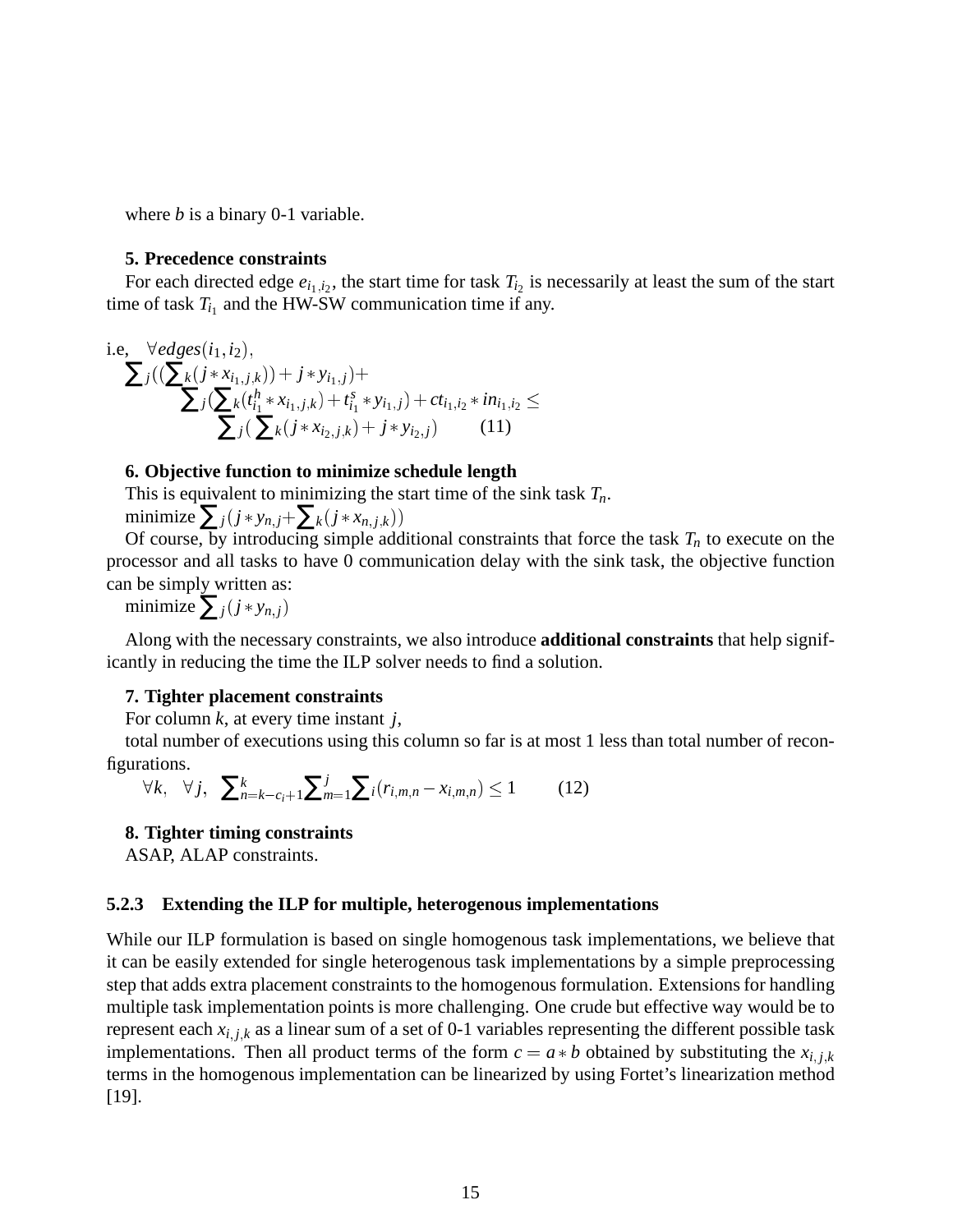#### **5.3 Heuristic approach**

While our ILP formulation enabled us to study the problem space, its implementation using a commercial ILP solver (CPLEX) required an very significant amount of computation time to obtain an optimal solution even for relatively small problem instances. This motivated us to develop a heuristic approach that generates reasonably good-quality solutions with a computation effort many orders of magnitude lower. We obtain quality solutions to problems with hundreds of tasks in a couple of minutes with our heuristic.

#### **5.3.1 Heuristic formulation**

Our approach is based on the well-known Kernighan-Lin/Fiduccia-Matheyes (KLFM) heuristic [22], [21] that iteratively improves solutions to "hard" problems by simple moves. At each step of the KLFM heuristic, the quality of a move needs to be evaluated. Similar to previous work in HW-SW partitioning such as [11], we evaluate the quality of a move by a scheduler. However, our target platform requires that our scheduler is aware of the physical and architectural constraints of the underlying device.

| Code segment 1:             | <b>KLFM</b> loop                                               |  |
|-----------------------------|----------------------------------------------------------------|--|
| while (more unlocked tasks) |                                                                |  |
| for each unlocked task      |                                                                |  |
|                             | for each non-current implementation point                      |  |
|                             | calculate makespan by physically aware list-scheduling         |  |
|                             | select & lock best (unlocked task, implementation point) tuple |  |
|                             | update best partition if new partition is better               |  |

———————————————————————–

———————————————————————–

In **Code segment 1** we present our adaptation of the KLFM kernel. Essentially this is the outer loop of the heuristic: while there are more unlocked tasks, the "best" task is chosen in every iteration of the loop. The kernel is itself repeatedly executed  $c$  times where  $c$  is a small constant, around 5-6. As can be seen above, our kernel considers multiple task implementation points. In simple cases where each task has a single HW and a single SW implementation, a "move" in HW-SW partitioning implies moving the task to the other partition. In task implementations on FPGAs, multiple area-time tradeoff points are very common. Restricting a move to only *HW*-*SW*, or vice-versa would restrict the solution space. Thus we define a move as generic, possible between *any two implementation points* of a task, including HW-HW, HW-SW. In Figure 6 (a) we see an example of a traditional HW-SW partitioning move where a move consists of selecting the SW implementation  $T_i^s$  of the task instead of selecting the HW implementation of the task  $T_i^h$ . However, in Figure 6 (b) we see a move that consists of selecting an alternate HW implementation point  $T_i^h$ , *k* instead of  $T_i^h$ , *j* because this leads to the most improvement in the objective function.

For the scheduler, we choose a simple list-scheduling algorithm as shown in **Code segment 2**. In a list-scheduler, at each stage there is a set of 'ready' nodes whose parents have been scheduled. The scheduler chooses the 'best' node based on some priority measure– the schedule quality de-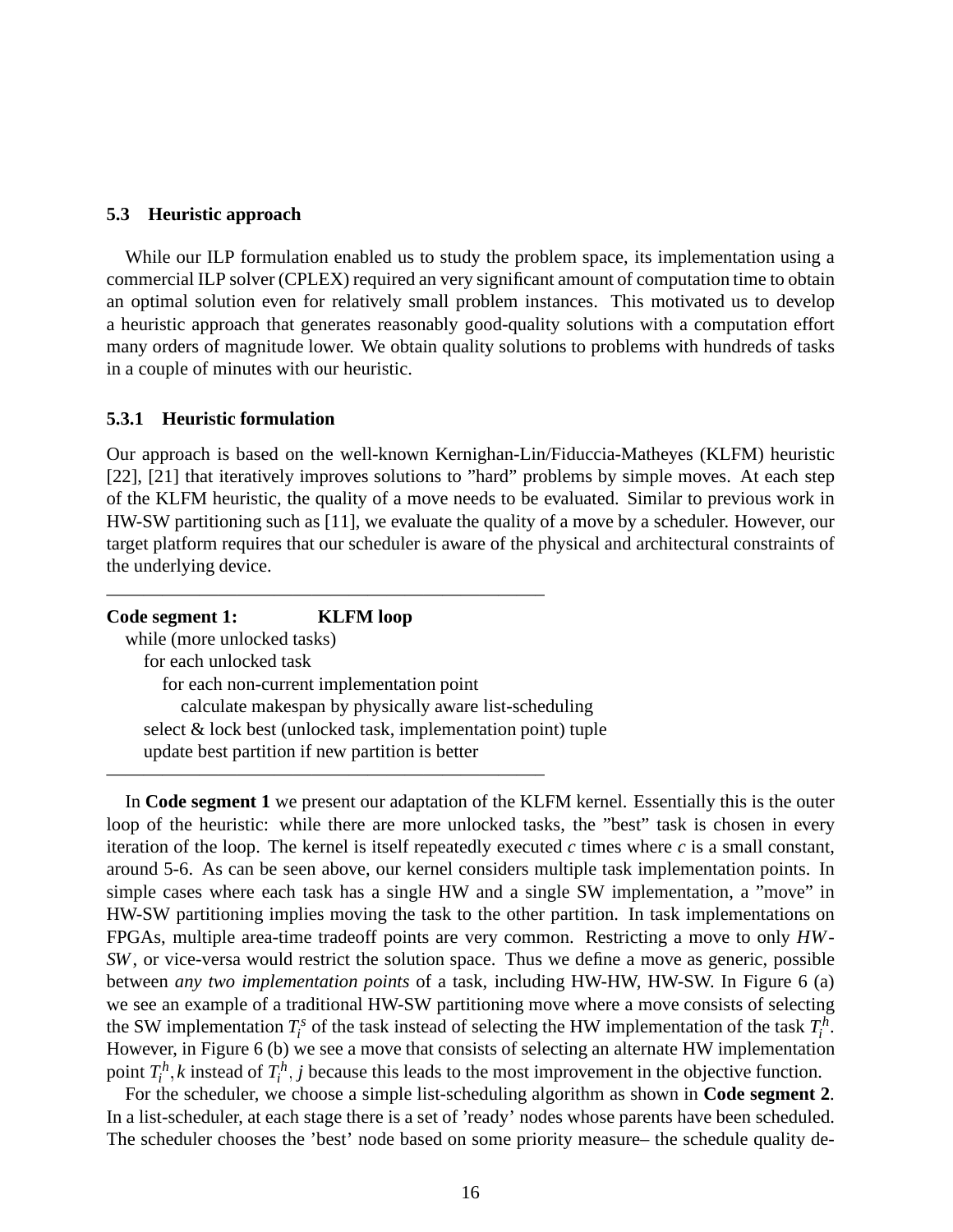

**Figure 6. Moves in HW-SW partitioning with multiple implementation points**

pends strongly on priority assignment of nodes. Note that the scheduler is embedded inside the partitioner; thus, the scheduler always sees a bound graph where each task is assigned to HW or SW and hence the HW-SW communication on each edge is known.

We do simultaneous scheduling and placement– once a node is selected for scheduling, it is immediately placed onto the device. This ensures that all generated schedules are correct by construction. Thus, at every KLFM step, along with task binding, we also have the placed schedule available.

## **Code segment 2: Choose best schedulable task**

———————————————————————–

———————————————————————–

For each schedulable task,

compute (EST), earliest start time of computation (EFT), earliest finish time of computation Choose task that maximizes f (EST, longest path, area, EFT)

In traditional resource-constrained scheduling, priority functions like "nodes on critical path first" are applied uniformly to all nodes. But, given the special characteristics of our target HW, it is undesirable to use the same priority assignment function uniformly for nodes. Factors that affect placement, such as configuration prefetch, play a key role in scheduling. So we propose that during task selection, processor tasks are compared between themselves on the simple basis of longest path, while FPGA tasks are compared using a more complex function. Key parameters of any such function are EST (earliest computation start time of task), EFT (earliest finish time), task area, and the longest path through the task, i.e, the function can be described as:

#### **f (EST, longest path, area, EFT)**

The EST computation embeds physical issues related to placement, resource bottleneck of single reconfiguration controller in the configuration prefetch process, etc., as described in more detail later.

Our observations indicate that it is usually more beneficial to first place tasks with narrower width (fewer columns): this leads to the possibility of being able to accomodate more tasks without needing dynamic reconfiguration. Similar considerations for other key parameters lead us to a linear priority assignment function: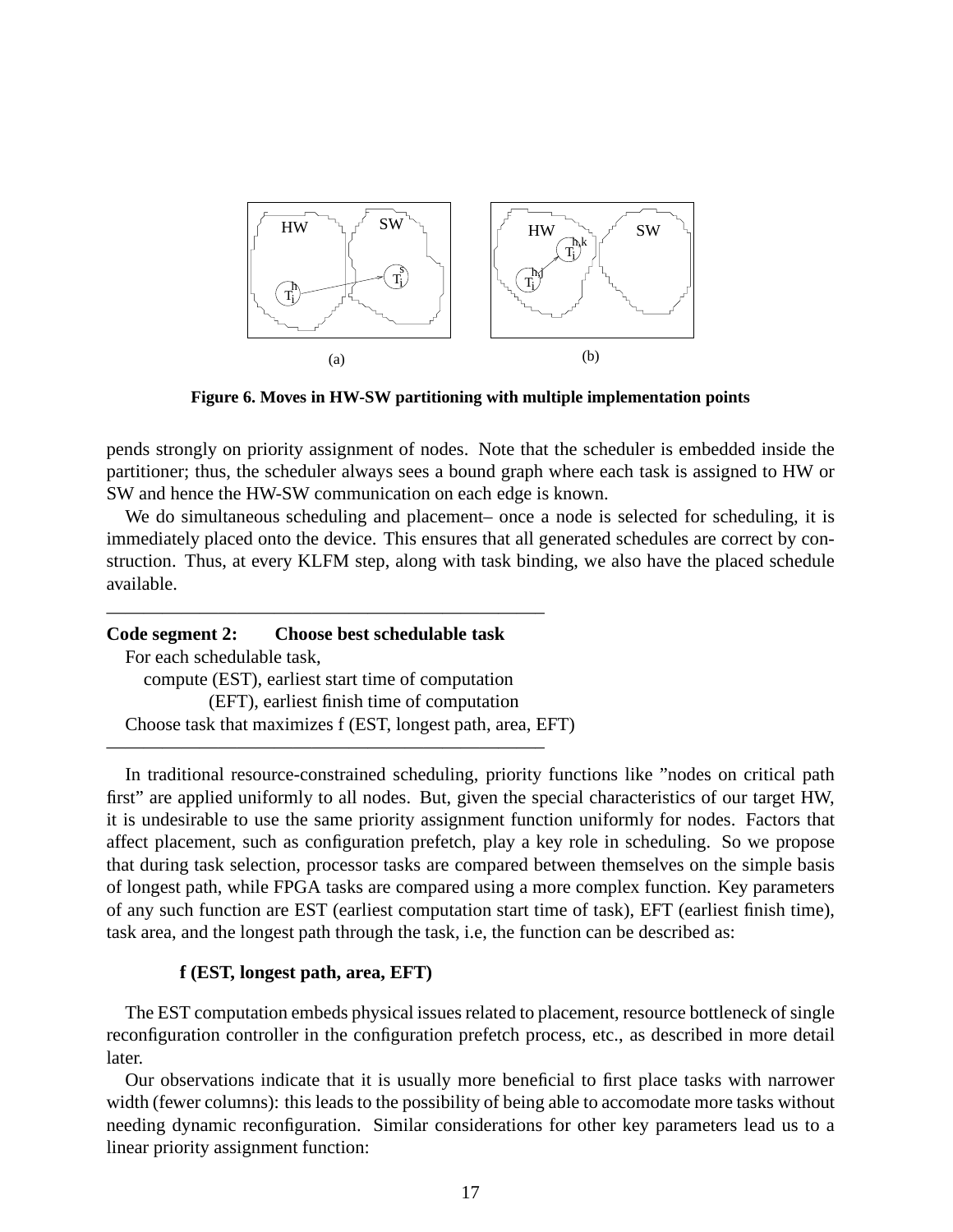| Time           | C1             | C2 C3 C4 C5 C6 Proc |             |        |    |                |
|----------------|----------------|---------------------|-------------|--------|----|----------------|
|                | $\mathbf{E}_1$ |                     | $\bar{c_2}$ |        |    |                |
| $\overline{2}$ | ┋              |                     |             | ⋕<br>≣ |    |                |
|                |                |                     |             | R3     |    | $\mathrm{P}_6$ |
|                |                |                     |             |        |    |                |
|                |                | ₩<br>٠.             |             |        |    |                |
| б              | $R_{5}$        |                     |             | Е3     |    |                |
|                |                |                     |             |        |    |                |
| 8              |                |                     |             |        | 65 |                |
|                |                |                     |             |        |    |                |
| 10             |                |                     |             |        |    |                |

| Task           | <b>HW</b><br>time | <b>SW</b><br>time | <b>HW</b><br>area |
|----------------|-------------------|-------------------|-------------------|
| 1              | 5                 | 23                | 3                 |
| $\overline{2}$ | $\overline{2}$    |                   | 3                 |
| 3              | $\overline{2}$    | 11                | $\overline{2}$    |
| $\overline{4}$ | 3                 |                   | 1                 |
| 5              | $\overline{2}$    | 10                | $\overline{2}$    |
| 6              | 3                 | 7                 | 4                 |

**Figure 7. Task parameters**

**Figure 8. Optimally placed**

 $-A * columns - B * EST + C * pathlength - D * EFT$ 

Note that components for which it is preferable to have smaller magnitude, such as earlier start time (EST), or, fewer columns, have a negative weightage while pathlength has positive weightage. Pathlength is of course the classical 'critical path' priority function that is often used as the single node selection criterion in list-scheduling.

#### **5.3.2 Placement and EST computation**

To illustrate the effectiveness as well as the challenge posed by configuration prefetch to placement and scheduling, consider the task graph shown in Figure 1, and its associated parameters in Figure 7. The HW area is specified as the number of homogenous (CLB) columns. For this example, we assume that any HW-SW communication incurs one unit of delay and the reconfiguration overhead of a task is equal to the HW area of the task.

Under a resource constraint of 6 homogenous columns, the optimal solution to our problem of minimizing latency is given by the task schedule and physical task location as shown in Figure 8. In this schedule, each execution (and reconfiguration if needed) component of a task is represented as a rectangle of fixed size, such that the length is the execution (or reconfiguration) time of the task implementation while the width is the number of columns required.

In Figure 8,  $E_i$  and  $R_i$  represent the execution start time, and reconfiguration start time respectively, for vertex  $v_i$ .  $C_{ij}$  represents HW-SW communication between task  $v_i$  and  $v_j$ .  $P_i$  represents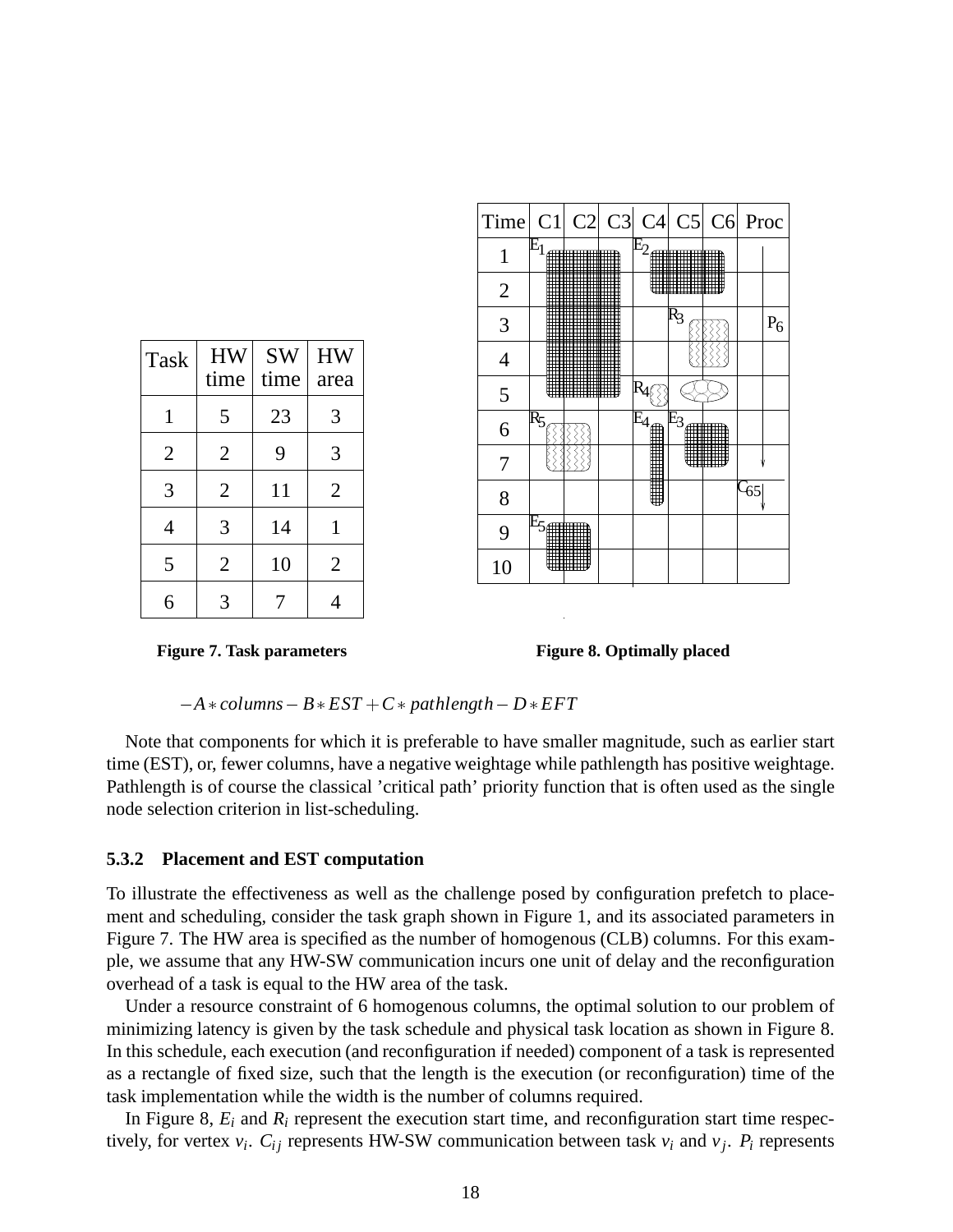execution of task  $v_i$  on the processor. For this example, with static HW-SW partitioning, the schedule length would be 36 with vertices  $v_1$  and  $v_2$  mapped to HW and the remaining vertices mapped to SW. Since partial dynamic reconfiguration capability with prefetch improves the schedule length to 10, prefetch is a key consideration.

However, a key challenge is posed by the gap between  $R_3$  and  $E_3$  illustrating the idle time interval of columns *C*5; *C*6 required for an optimal schedule: in this interval the FPGA column has been reconfigured, but the task can not start execution as its dependencies have not been satisfied yet. Note that the earliest  $E_3$  can start is at time step 6. So, if we forced  $R_3$  to start at time step 4 and contiguous to  $E_3$ , then either  $R_4$  would need to be separated from  $E_4$  or, the schedule length would increase.

This idle time interval is part of scheduling in that we would prefer to have a schedule with minimum idle time where resource are underutilized. Since the extent of the interval can not be determined apriori, placement is complicated: if we consider the aggregate (*time X area*) rectangle occupied by a task in the two-dimensional view, where the aggregate rectangle consists of both the execution and reconfiguration component of a task, this is a rectangle of unknown length. Thus, with prefetch, we are unable to directly apply rectangular packing algorithms from work like [18].

Another key issue in EST computation is the resource bottleneck of a single reconfiguration controller. The reconfiguration for a task can start only when enough area is available, *and*, the reconfiguration controller is free. The goal is to complete reconfiguration before task dependencies are satisfied, leading to minimization of schedule length. However, realistically, it is not possible to hide the overhead for all tasks that need reconfiguration– in such cases, task execution is scheduled as soon as its reconfiguration ends.

In **Code segment 3** we present our approach to EST computation that addresses the issues we discussed above.

## **Code segment 3: Compute EST for task bound to FPGA**

———————————————————————–

find earliest time slot where task can be placed reconfig start = earliest time instant space and reconfig controller are simultaneously available. if ((reconfig start + reconfig time)  $\langle$  dependency time)

// reconfiguration latency hidden completely: possibility of

// timing gap between reconfig end and execution start

 $EST =$  earliest time parent dependencies satisfied

———————————————————————–

else // not possible to completely hide latency

 $EST = end of reconfiguration$ 

Our goal is to find the earliest time slot when the task can be scheduled, subject to the various constraints. We proceed by first searching for the earliest instant when we can have a feasible task placement, i.e. enough adjacent columns are available for the task. Once we have obtained a feasible placement, we proceed to satisfy the other constraints. If the reconfiguration controller was available at the instant the space becomes available, then the reconfiguration component of the task can proceed immediately. Otherwise, the reconfiguration component of the task has to wait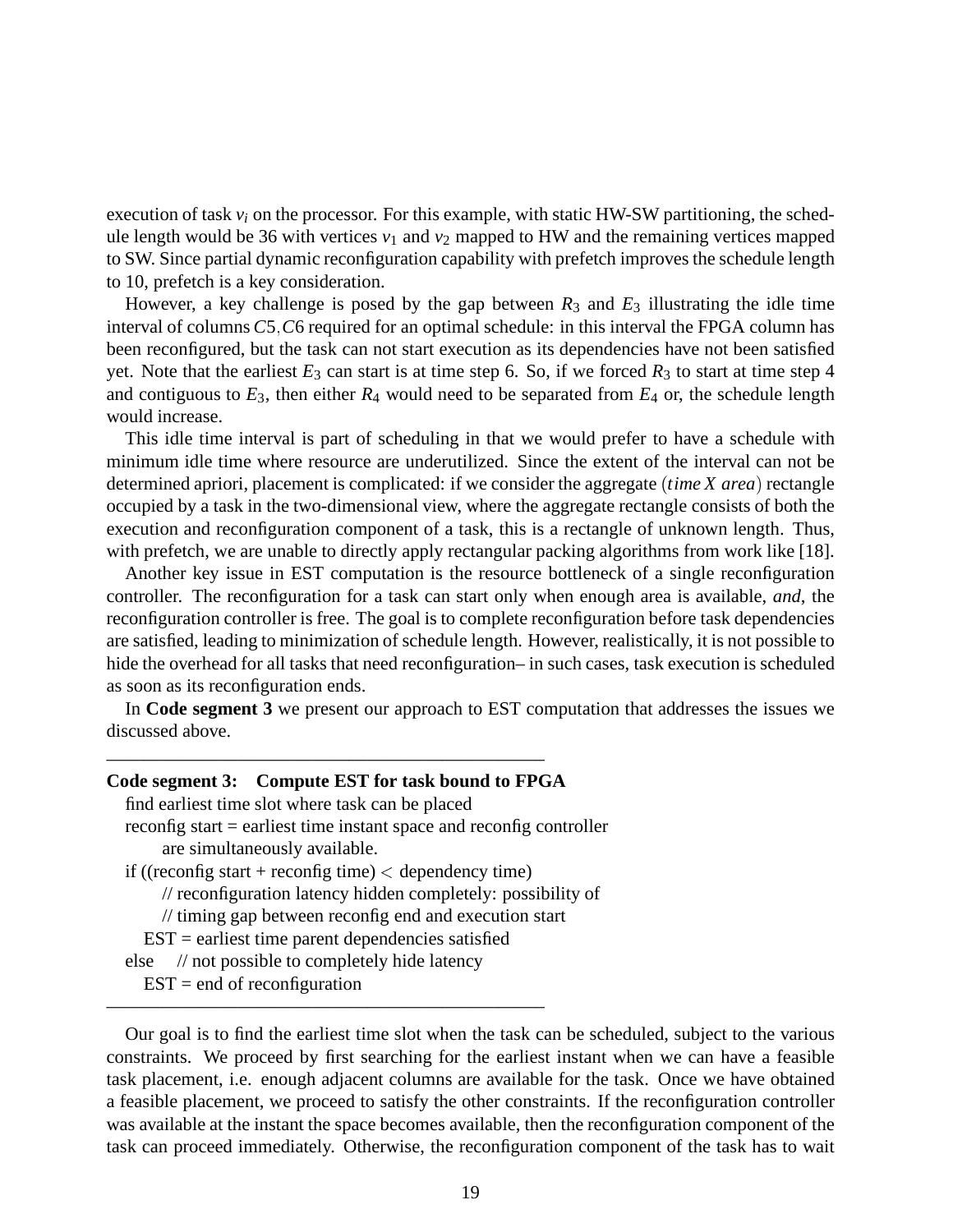till the reconfiguration controller becomes free. Once the reconfiguration component is scheduled, we check to see if the execution component can be immediately scheduled subject to dependency constraints. As an example, we consider EST computation of task  $T_3$  in Figure 8 when tasks  $T_1$ and *T*<sup>2</sup> have been scheduled, and placed. The initial search shows a feasible placement starting at time 3 and the reconfiguration controller is free, so reconfiguration for  $T_3$  can start immediately and finishes at time 4. However, the execution component can be scheduled only at time 6 when its dependency is satisfied. In this case, EST computation indicates that it is possible to completely hide the reconfiguration overhead for the task.

The EST computation thus embeds the placement issues and resource constraints related to reconfiguration. As discussed earlier, the scheduler assigns task priorities based on this information, leading to high-quality schedules, as shown in our experimental section.

#### **Comments on current implementation**

The first search for earliest feasible time instant is currently implemented as a a simple sweep through all active time instants (when an event has been scheduled). At each time instant we represent the resource constraint as a simple array with each array entry in one of two states- free or used. Note that the number of active time instants is  $O(n)$ . To search for space to fit a task, we implemented various packing algorithms such as first-fit, best-fit, etc. Our initial set of experiments indicated that first-fit worked well, so all our results in the experimental section are based on firstfit packing. A subsequent detailed set of experiments (also presented in the experimental section) confirmed that the difference between first-fit and best-fit was negligible. However, best-fit needs significantly more expensive computation during the space-search confirming that our choice of first-fit is reasonable.

#### **5.3.3 Heterogeneity**

One key benefit of considering linear placement and multiple task implementations in our heuristic is the ease with which we were able to extend our approach to consider scheduling onto heterogenous devices.

To adapt our approach for heterogeneity, the primary change required is in the search for space to fit a task. We achieve this by simply adding a type descriptor for each column in our resource description . Thus all resource queries at a time instant check the type descriptor of a column while looking for available space at that instant. Since the key implication of a heterogenous resource is to constrain placement, we did some simple initial preprocessing to make our searches more efficient.

#### **5.3.4 Worst-case complexity**

Consideration of placement as an integral part of HW-SW partitioning guarantees correctness of implementation. However, it does increase the worst-case complexity of HW-SW partitioning.

For an area constraint of C columns, our current simplistic implementation of the EST computation has a worst-case complexity of  $O(n^2C)$ . Thus, the worst-case complexity of each list-scheduler invocation is  $O(n^4C)$ . For the simple case of one HW and one SW implementation of a task, the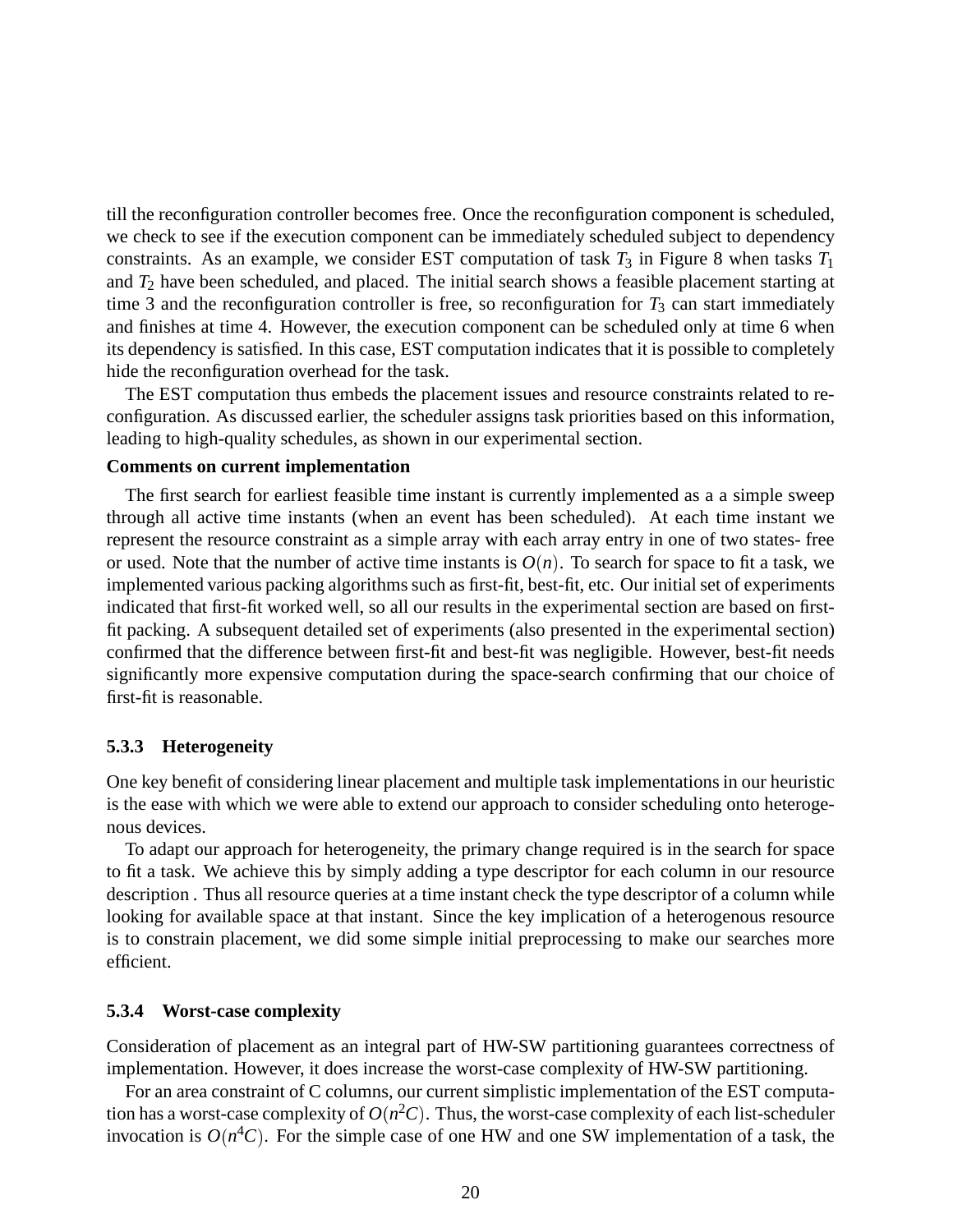| HW unit                      | similar to XC2V2000, organized as a CLB matrix of       |
|------------------------------|---------------------------------------------------------|
|                              | 56 rows and 48 columns                                  |
| SW unit                      | PowerPC processor operating at 400 MHz                  |
| Communication bus            | 64-bit wide PLB operating at 133 MHz                    |
| Frames/CLB column            | 22 frames (a total of 1456 frames on the entire device) |
| Reconfiguration time         | 17.01 ms for entire device (SelectMAP port at 50 Mhz);  |
| Reconfiguration frequency    | 66 MHz (maximum suggested)                              |
| Reconfiguration overhead/CLB | $22/1456 * 17.01 * 50/66 = 0.19$ ms                     |

**Table 1. Basis for numerical data**

list-scheduler is called  $O(n^2)$  times in the main KLFM loop shown in Code Segment 1. Thus, the overall worst-case complexity is  $O(n^6C)$ . While this seems to be a polynomial of significantly high degree, execution time measurements presented in our experimental section indicate a run-time of a couple of minutes for our largest experiments on graphs wth hundreds of nodes.

## **6 Experiments**

We conducted a wide range of experiments to demonstrate the validity of our formulation and the schedule quality generated by our heuristic. We also conducted a detailed case study of the JPEG encoding algorithm, where we explored heterogeneity in the context of multiple task implementation points. Note that we are concerned with statically determining the best run-time schedule for a HW-SW system under resource constraints, where the HW has partial dynamic reconfiguration capability. Thus, while it is possible for example to fit all our JPEG tasks in a suitably-sized device, for our experimental purposes we assume a resource constraint less than the aggregate HW size of all tasks leading to the necessity of HW-SW partitioning.

## **6.1 Experimental setup**

The following assumptions in Table 1 form the basis of our numerical data:

Area and timing data for key tasks like DCT, IDCT, was obtained by synthesizing tasks under columnar placement and routing constraints on the XC2V2000, similar to the methodology suggested for "reconfigurable modules". Software task execution time on the PowerPC processor is typically 3 to 5 times slower than the HW implementation of the task. HW-SW communication time was estimated by simply dividing the aggregate amount of data transfer by the bus speed. As an example, data transfer time for a 256*X*256 block of 8-bit pixels in a typical image processing application is estimated as:

 $256 * 256 * 8/64$  cycles at 133 MHz = 0.06 ms.

Note that HW-SW communication time for even this significant volume of data transfer is only around 30% of the reconfiguration overhead for a single CLB column: thus, for generating synthetic experiments, we assumed that HW-SW communication time was quite low compared to task reconfiguration time.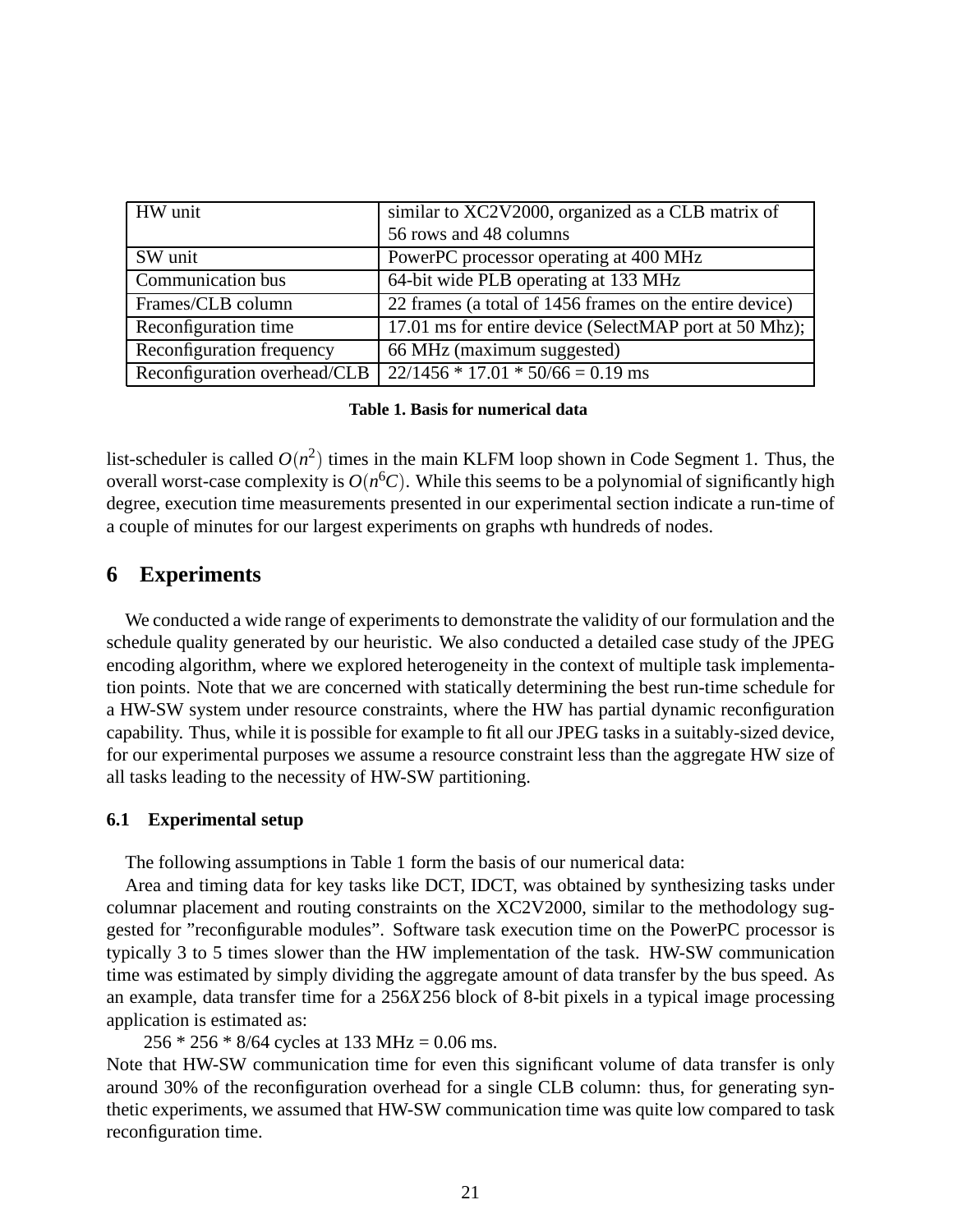|                 | Placement-Unaware            |       |           | Placement-Aware |
|-----------------|------------------------------|-------|-----------|-----------------|
| <b>Testcase</b> | $\boldsymbol{T}$ area<br>opt | Feas. | $T_{opt}$ | $T_{heu}$       |
| tg1             | 10                           | Y     | 10        | 11              |
| tg <sub>5</sub> | 25                           | NO    | 26        | 26              |
| Mean-value      | 21                           | Y     | 21        | 21              |
| tg7             | 20                           | Y     | 20        | 20              |
| tg10            | 27                           | NO    | 28        | 29              |
| <b>FFT</b>      | 25                           | Y     | 25        | 25              |
| tg11            | 36                           | NO    | 38        | 41              |
| tg12            | 14                           | NO    | 15        | 18              |
| 4-band eq       | 27                           | Y     | 27        | 27              |

**Table 2. Feasibility results and heuristic quality for small tests**

#### **6.2 Experiments on feasibility**

Table 2 shows experimental results on feasibility for a set of synthetic task-graphs and wellknown graph structures like FFT, meanval, etc. These test cases were reasonably small graphs with between 10-15 vertices such that we could generate optimal results with the ILP. For each test, we assumed that the number of columns available for task mapping was approximately 20- 30% of the aggregate area of all tasks mapped to hardware. For these tests, one unit of time is the reconfiguration time for a single column.

In Table 2,  $T_{opt}$  denotes the schedule length obtained with our ILP formulation,  $T_{opt}^{area}$  denotes the schedule length obtained from an exact formulation that considers available HW area instead of exact task placement (i.e, placement-unaware) [10]. As Table 2 shows, in some cases,  $T_{opt}^{area}$ is shorter than *Topt*, but **in these cases the schedules were physically unrealizable** with exact placement, while our ILP (*Topt*) guarantees placement through correct by construction.

#### **6.3 Experiments on heuristic quality**

For each of the initial set of experiments we also generated results with our proposed heuristic, as denoted by *Theu* in Table 2. The data indicates that for the small cases, *Theu* corresponds to schedules that are reasonably close in quality to the exact solution.

For analysis of schedule quality generated by our heuristic on larger test-cases, we generated a set of problem instances with suitable modifications to TGFF [14]. In these tests, each task had a single homogenous implementation point. In subsequent discussions, *v*20, *v*80, etc, denote sets of graphs that have approximately 20 nodes, 80 nodes, etc. These sets were generated by varying the graph parameters such as indegree, outdegree. For each individual test case belonging to a set like *v*20, we varied the area constraint from 8 to 20 columns in steps of 4 to generate a problem instance. The resulting space of over a hundred experiments is shown in Figure 9.

For each generated problem instance, we compared the schedule length generated by our placementaware heuristic with that generated by the placement-unaware "longest path first" (**LPF**) heuristic. The LPF heuristic is widely used in resource-constrained scheduling to assign higher priorities to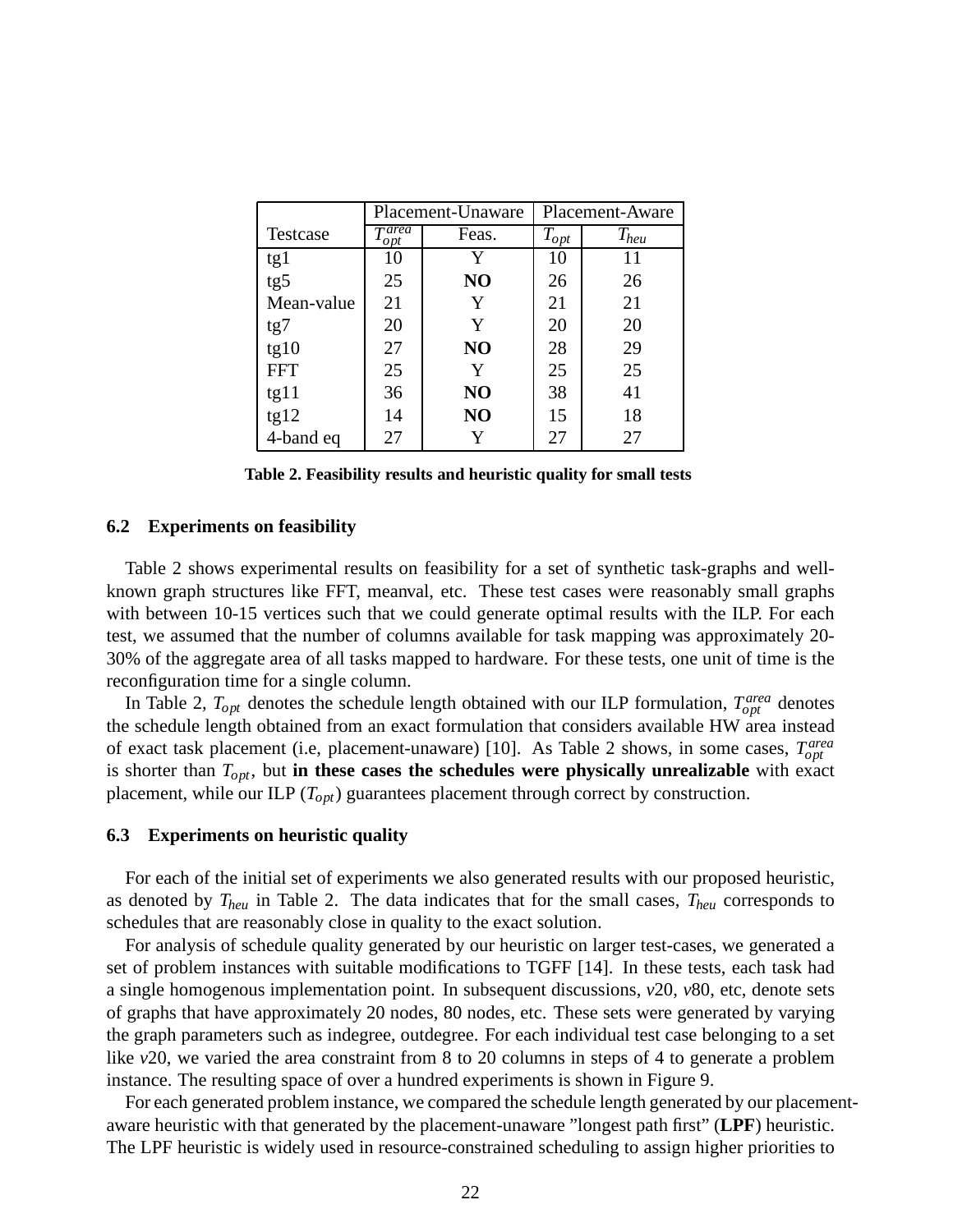

**Figure 9. Synthetic experiments**



**Figure 10. Sample experiments for v60**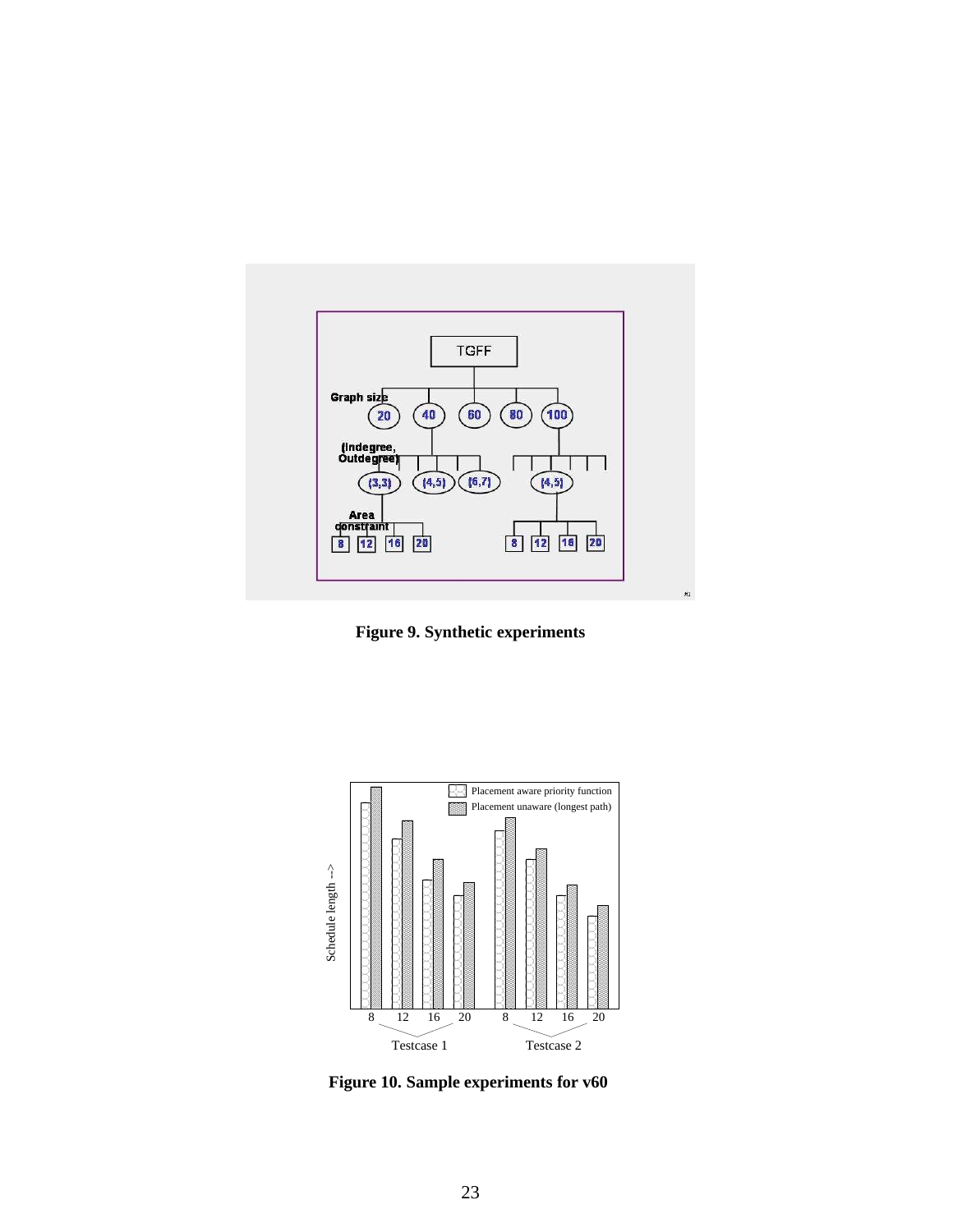| Test     | Few cols | More Cols | Avg gain |
|----------|----------|-----------|----------|
| group    | (8,12)   | (16,20)   |          |
| v20      | 6.07%    | 6.79%     | 6.43%    |
| v40      | 5.44%    | 10.64%    | 8.04%    |
| v60      | 10.36%   | 10.56%    | 10.46%   |
| v80      | 11.68%   | 13.64%    | 12.66%   |
| v100     | 16.68%   | 19.09%    | 17.89%   |
| Avg gain | 10.05%   | 12.15%    | 11.09%   |

**Table 3. Aggregate improvements in schedule length**

tasks on critical paths. Note: LPF is used only for priority assignment at each scheduling step– once a task is selected, the same linear placement approach ensures correct schedules, and, hides the reconfiguration latency, if possible.

In Figure 10 we present a sample of the tests we conducted. For two test graphs in set *v*60 we show schedule length data corresponding to a total of 8 problem instances. To present the aggregate data for the complete set of experiments, we define *Tlongest path* as the schedule length generated by LPF for a problem instance. And, the quality criterion indicating improvement (decrease) in schedule length for each problem instance when our placement-aware priority function is used compared to placement-unaware LPF as:

$$
100 * (T_{longest\_path} - T_{heu}) / T_{heu}
$$

Figure 10 shows that our placement-aware priority function *consistently* generates better schedules. Table 3 summarizes the result for 120 problem instances. Each entry in the table represents data from a set of instances. As an example, the entry corresponding to the row labelled *v*60 and column labelled "Avg gain (16,20)" is 10.56%. This implies that for a set of problem instances where the graph size is approximately 60 nodes and the resource constraint was set at 16 and 20 columns, the average improvement in schedule length generated by our heuristic over LPF was 6.86%.

As is clear from Table 3, while a simple longest path heuristic works reasonably well with small graphs and few columns, our heuristic clearly generates superior (shorter) schedules, both with increasing problem size. The key difference is that LPF also tries to improve schedule length by prefetch, but only after selecting the task to be scheduled, while our heuristic considers placement implications in task selection.

#### **6.3.1 First-fit Vs best-fit**

Similar to our previous table, we compare the quality difference between first-fit placement and best-fit placement by the measure:

 $100 * (T_{best} - T_{first})/T_{first}$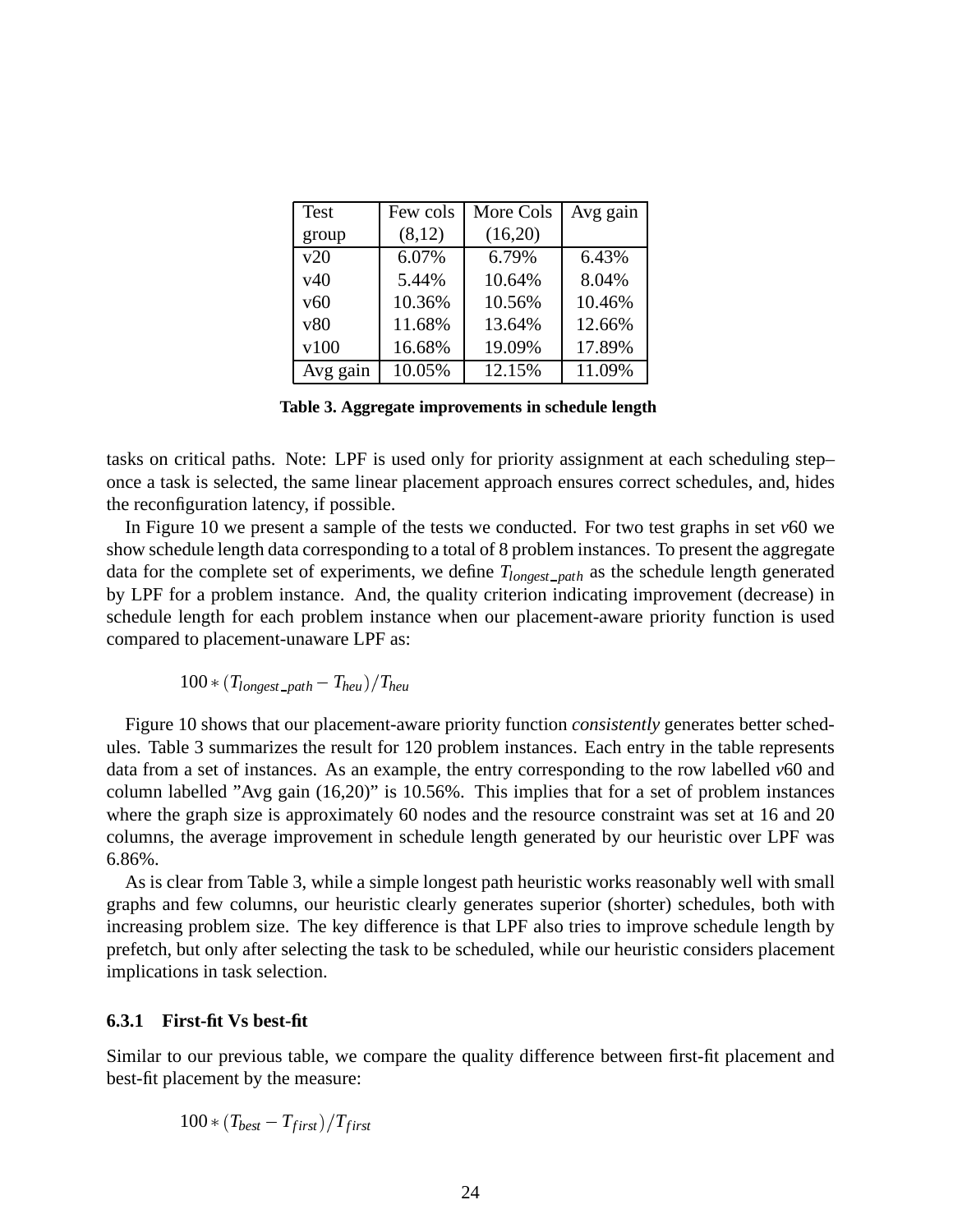| Test     | Few cols | More Cols | Avg gain |
|----------|----------|-----------|----------|
| group    | (8,12)   | (16,20)   |          |
| v20      | 0.0%     | 0.0%      | 0.0%     |
| v40      | 0.0%     | $-0.25%$  | $-0.12%$ |
| v60      | 0.14%    | $-0.02%$  | 0.06%    |
| v80      | $-0.26%$ | $-0.07%$  | $-0.17%$ |
| v100     | 0.26%    | 0.55%     | 0.40%    |
| Avg gain |          |           | 0.03%    |

**Table 4. Comparison of first-fit Vs best-fit**

| <b>Test</b> | Average $run-time(s)$ |
|-------------|-----------------------|
| group       | 20 columns            |
| v20         | 0.2                   |
| v40         | 2.0                   |
| v60         | 22                    |
| v80         | 90                    |
| v100        | 180                   |

**Table 5. Run-time of proposed approach**

Table 4 indicates that the quality difference between using a first-fit placement policy and a bestfit placement policy is negligible. However, the best-fit placement incurs additional computational overhead in the EST computation. This confirms our choice of the first-fit placement policy as suitable.

### **6.3.2 Run-time of heuristic**

Table 5 shows the average run-time of our approach (in seconds) for the experiments with an areaconstraint of 20 columns. The measurements were done on a 502 Mhz Sparcv9 processor (SunOS 5.8). While the run-time of our placement-aware approach grows with increase in area-constraint, we believe that the data, corresponding to our largest experiments, is a fair representation of the expected run-time in reasonable scenarios.

#### **6.4 Case study of JPEG encoder**

We next conducted a detailed analysis for the JPEG encoding algorithm Figure 11 under resource constraints. We obtained data for tasks like quantize, huffman, by synthesizing the tasks under placement and routing constraints. For each task, we obtained implementation points with only homogenous resources, and with heterogenous resources. We assumed that the SW implementation for each task was approximately 4 times slower than the HW implementation using only homogenous resources. With only homogenous implementations, the total area occupied by the tasks in the coarse grain task graph in Figure 11 was 11 columns. We assumed a resource constraint of 8 columns was available for mapping the task set.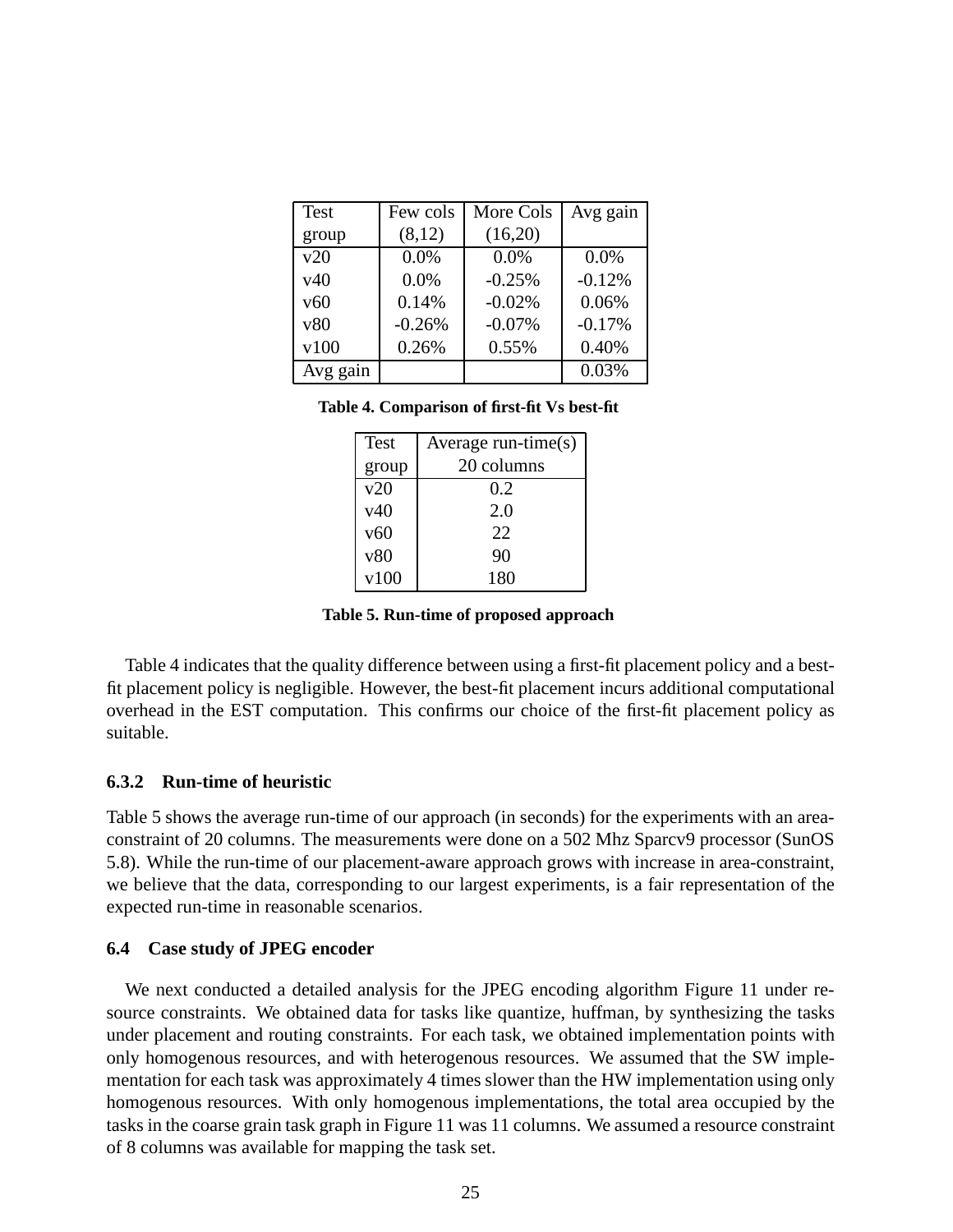

Coarser grain Finer grain

**Figure 11. Task graph for jpeg encoder**

|              | Experiment                                               | Latency (ms) |
|--------------|----------------------------------------------------------|--------------|
| Coarse-grain | HW-SW partitioning (no dynamic reconfiguration)          | 16.74        |
| graph        | $HW-SW + partial RTR$                                    | 9.9          |
|              | $\overline{HW-SW +$ partial RTR + perfect prefetch       | 9.04         |
| Fine-grain   | $HW-SW +$ partial RTR (single homogenous implementation) | 7.51         |
| graph        | Multiple implementation points                           | 6.82         |
|              | Best implementation points                               | 9.58         |

**Table 6. Schedule length for different HW-SW partitioning of JPEG encoder**

Numerical data on the significant reconfiguration time for a CLB column confirms observations from previous researchers [1] that execution time for a task operating on a  $8 * 8$  block of 8-bit data is orders of magnitude lower than the reconfiguration overhead of such tasks. So, all our schedule length data is for processing a larger block corresponding to a 256*X*256 colour image.

Table 6 presents a summary of schedule length estimates (in ms) we generated from various experiments. The first row (**16.74ms**) represents our initial experiment of HW-SW partitioning of the coarse-grain graph – in this experiment the HW does **not** have dynamic reconfiguration capability. The next row (**9.9ms**) represents the experiment where we consider the HW to have partial RTR capability. It clearly demonstrates the potential for performance improvement with partial RTR. For this experiment, we assumed that there was no configuration prefetch, i.e., reconfiguration for a task was done exactly before its execution. In the third experiment (**9.04ms**), where we add configuration prefetch to partial RTR capability, there is additional performance improvement.

We subsequently exposed more parallelism by making multiple copies of tasks like DCT based on our knowledge that data blocks can be independently processed by such tasks. The remaining results from the fourth row onwards corresponds to experimental data for the finer-grain task graph. The fourth row (**7.21ms**) represents the results generated by our heuristic on the finer-grain graphthis is optimal for this representation.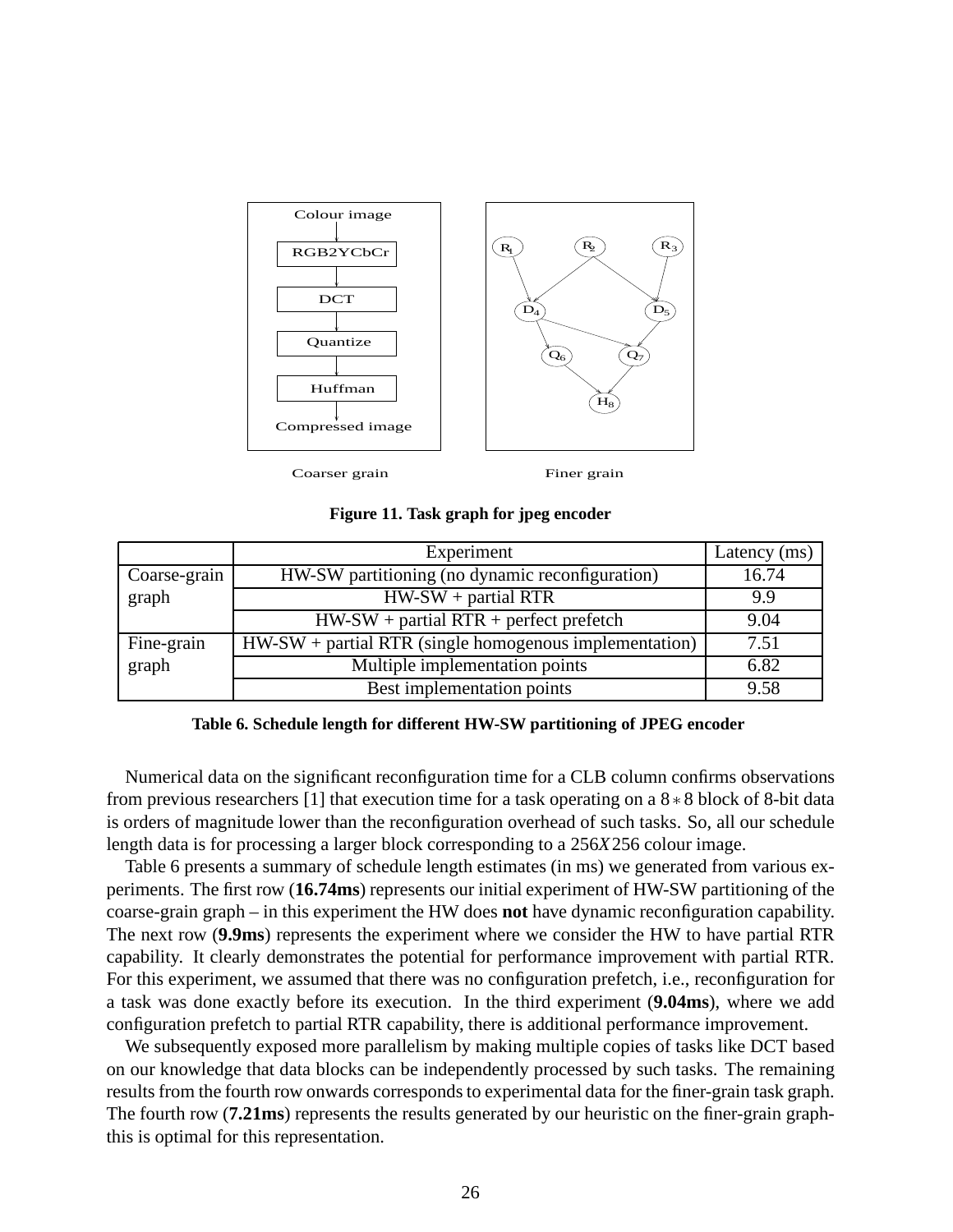#### **Experiment on heterogeneity**

For the next experiment in the fifth row (**6.82ms**) we considered that the resource constraint of 8 columns now included one specialized resource (heterogenous) column, i,e, the new resource constraint was a set of 7 CLB columns and 1 resource column. Each task was allowed to have either a homogenous implementation or a heterogenous implementation.

In the schedule generated by our heuristic, some of the tasks are bound to their faster heterogenous implementations while others are bound to slower homogenous implementations. This experiment demonstrates the exploration capability of our heuristic in considering multiple task implementations while mapping onto a heterogenous device with partial dynamic reconfiguration.

One important observation from our experiment with heterogeneity was that the relative location of the specialized resource column strongly affects the schedule length. Specifically for our first-fit placement policy, we observed that specialized resource columns located near the left edge of the device (where the first fit algorithm initially tries to place tasks) lead to inferior schedule lengths.

#### **Best implementation points only**

For the final experiment in row 6 (**9.58ms**) we restricted tasks to only their best implementation points. Since the best implementation points are often heterogenous, the schedule length showed significant degradation because of contention for the dedicated resources.

Overall, our case study confirms the importance of considering physical and architectural (heterogenous) constraints in a HW-SW partitioning algorithm for a partially reconfigurable device. It additionally confirms that partitioning (and scheduling) algorithms targeted towards such devices need to have the capability of selecting between multiple task implementations, some of which might be using specialized resources.

## **7 Conclusion**

In this paper, we focussed on physical and architectural constraints imposed on dynamically reconfigurable architectures by partial reconfiguration feature. We first formulated an exact approach bsaed on ILP (integer linear programming). With the help of this exact approach, we demonstrated that ignoring linear task placement constraints imposed by partial dynamic reconfiguration can result in optimal, but physically unrealizable schedules. Unlike existing ILP-based approaches to HW-SW partitioning, our formulation simultaneously places tasks while scheduling – it also considers the key feature of configuration pre-fetch for maximizing performance along with the resource contention due to a single reconfiguration mechanism.

Next, we proposed a placement-aware HW-SW partitioning heuristic based on the well-known Kernighan-Lin/Fiduccia-Matheyes paradigm for partitioning. Our proposed heuristic simultaneously partitions, schedules and does linear placement of tasks on the target device. As a key step of partitioning, our approach selects among multiple task implementation points. A wide range of synthetic experiments and a detailed case study of JPEG encoding validates the quality of solutions generated by our proposed heuristic.

Placement and consideration of multiple implementations in partitioning make it easy to extend our approach to heterogeneity, a key feature in modern FPGAs. The case study on JPEG encoding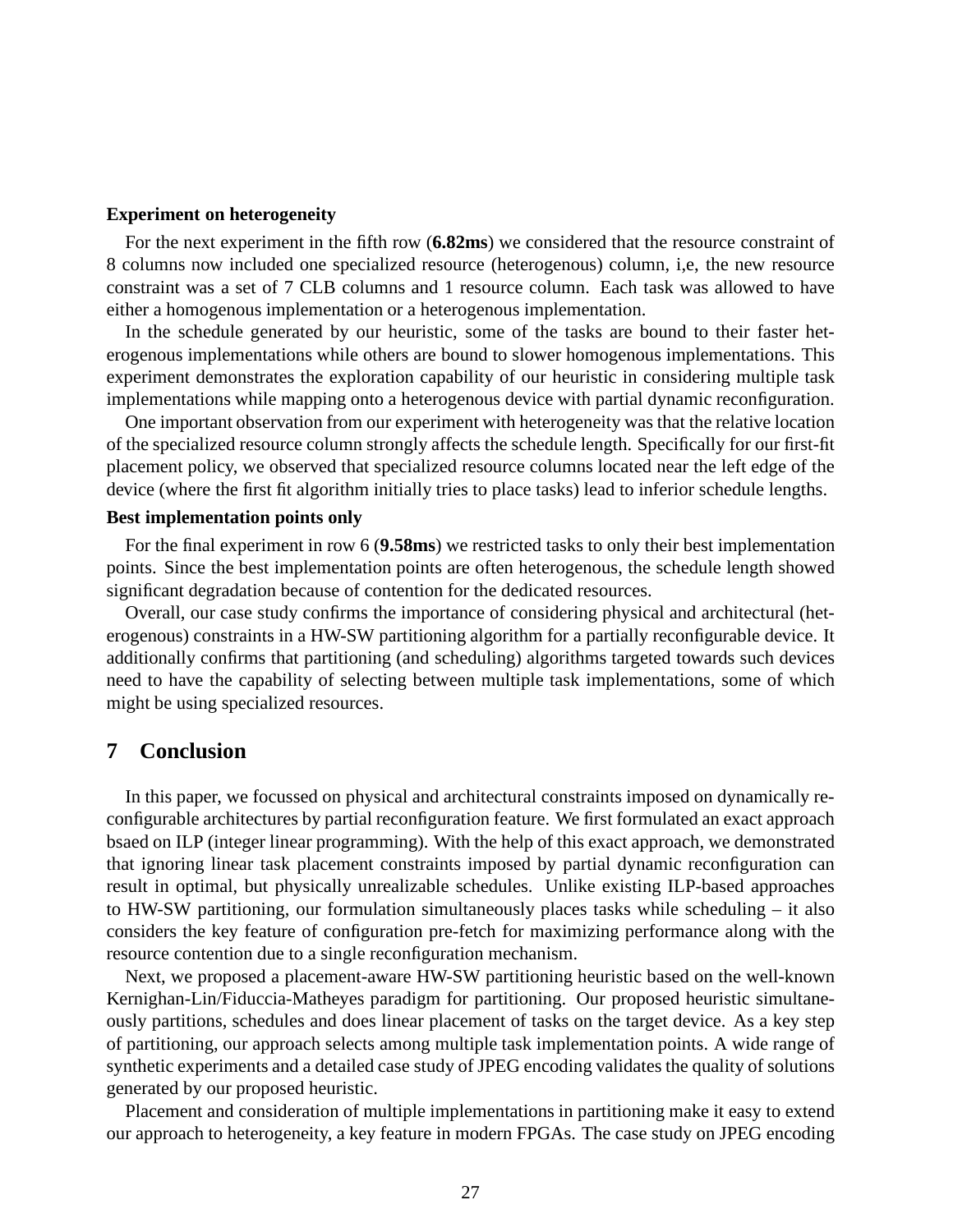demonstrates the capability of our approach in selecting between heterogenous and homogenous task implementations while mapping a given application onto a heterogenous device. Finally, the run-time of our approach is reasonable: task graphs with hundreds of nodes are processed (partitioned, scheduled, placed) in a couple of minutes.

Our approach has powerful capabilities, but there is scope for improvement in our current implementation in both solution quality and in the theoretic algorithmic complexity by investigating sophisticated placement techniques and data structures. Also, our heuristic currently is focused on homogenous implementations. In the future, we will focus on issues leading to high-quality solutions in heterogenous scenarios.

## **8 Acknowledgements**

This work was partially supported by NSF Grants CCR-0203813 and CCR-0205712.

## **References**

- [1] J. Noguera, R. M. Badia, "Power-Performance trade-offs for reconfigurable computing", CODES+ISSS, 2004
- [2] P-H Yuh, C-L Yang, Y-W Chang, H-L Chen, "Temporal floorplanning using the T-tree formulation", ICCAD, 2004
- [3] S. Ghiasi, M. Sarrafzadeh, "Optimal Reconfiguration Sequence Management", ASPDAC, 2003.
- [4] Z.Li, "Configuration management techniques for reconfigurable computing", Ph.D. Thesis, Northwestern University, 2002
- [5] K Ben Chehida, M Auguin, "HW/SW partitioning approach for reconfigurable system design", CASES 2002
- [6] J. L. Ramirez-Alfonsin, B. A. Reed (Eds.), "Perfect Graphs", John Wiley and Sons, 2001.
- [7] S.P. Fekete, E.Kohler, J.Teich, "Optimal FPGA module placement with temporal precedence constraints", DATE, 2001
- [8] H. Singh, G. Lu, E. M. C. Filho, R. Maestre, M-H. Lee, F. J. Kurdahi, N. Bagherzadeh, "MorphoSys: case study of a reconfigurable computing system targeting multimedia applications", DAC, 2000.
- [9] B. Mei, P. Schaumont, S. Vernalde, "A hardware-Software Partitioning and scheduling algorithm for dynamically reconfigurable embedded systems", ProRisc workshop on Ckts, Systems and Signal processing, Nov 2000.
- [10] B. Jeong, S. Yoo, S. Lee, K. Choi, "Hardware-Software Cosynthesis for Run-time Incrementally Reconfigurable FPGAs", ASPDAC, 2000.
- [11] K. S. Chatha, R. Vemuri, "An iterative algorithm for Hardware-Software partitioning, Hardware design Space Exploration, and scheduling", Jrnl Design Automation for Embedded Systems, V-5, 2000
- [12] M Kaul, R Vemuri, "Optimal temporal partitioning and Synthesis for reconfigurable architectures", DATE 1998
- [13] S. Hauck, "Configuration pre-fetch for single context reconfigurable processors", FPGA, 1998.
- [14] R P Dick, D L Rhodes, W Wolf, "TGFF: task graphs for free", CODES 1998
- [15] F. Vahid, T. D. Le, "Extending the Kernighan-Lin heuristic for Hardware and Software functional partitioning", Jrnl Design Automation for Embedded Systems, V-2, 1997
- [16] M. J. Wirthlin, "Improving functional density through Run-time Circuit Reconfiguration", PhD Thesis, Electrical and Computer Engineering Dept, Brigham Young Univesity, 1997.